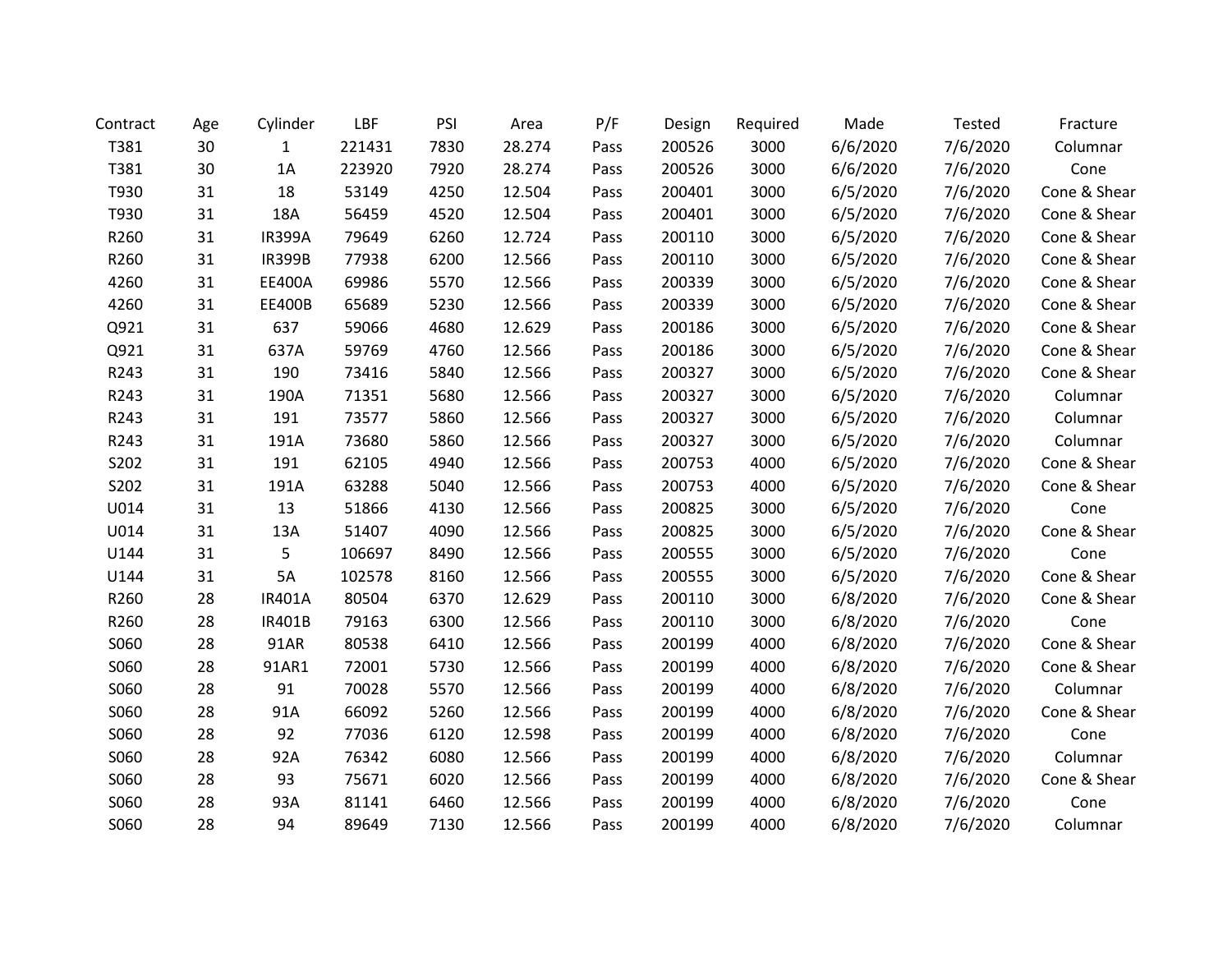| S060             | 28 | 94A            | 85589  | 6810 | 12.566 | Pass | 200199 | 4000 | 6/8/2020 | 7/6/2020 | Cone         |
|------------------|----|----------------|--------|------|--------|------|--------|------|----------|----------|--------------|
| S060             | 28 | 95             | 79509  | 6330 | 12.566 | Pass | 200199 | 4000 | 6/8/2020 | 7/6/2020 | Cone         |
| S060             | 28 | 95A            | 77239  | 6150 | 12.566 | Pass | 200199 | 4000 | 6/8/2020 | 7/6/2020 | Columnar     |
| S060             | 28 | 96             | 76870  | 6120 | 12.566 | Pass | 200199 | 4000 | 6/8/2020 | 7/6/2020 | Cone & Shear |
| S060             | 28 | 96A            | 67082  | 5340 | 12.566 | Pass | 200199 | 4000 | 6/8/2020 | 7/6/2020 | Cone & Shear |
| S060             | 28 | 97             | 71547  | 5690 | 12.566 | Pass | 200199 | 4000 | 6/8/2020 | 7/6/2020 | Cone & Shear |
| S060             | 28 | 97A            | 69935  | 5570 | 12.566 | Pass | 200199 | 4000 | 6/8/2020 | 7/6/2020 | Cone & Split |
| S060             | 28 | 98             | 76173  | 6060 | 12.566 | Pass | 200199 | 4000 | 6/8/2020 | 7/6/2020 | Cone & Shear |
| S060             | 28 | 98A            | 81566  | 6490 | 12.566 | Pass | 200199 | 4000 | 6/8/2020 | 7/6/2020 | Cone & Shear |
| S060             | 28 | 99             | 79462  | 6320 | 12.566 | Pass | 200199 | 4000 | 6/8/2020 | 7/6/2020 | Cone         |
| S060             | 28 | 99A            | 82365  | 6550 | 12.566 | Pass | 200199 | 4000 | 6/8/2020 | 7/6/2020 | Columnar     |
| T <sub>273</sub> | 31 | $\overline{7}$ | 88475  | 7040 | 12.566 | Pass | 200123 | 3000 | 6/5/2020 | 7/6/2020 | Cone & Shear |
| T273             | 31 | 7A             | 82767  | 6590 | 12.566 | Pass | 200123 | 3000 | 6/5/2020 | 7/6/2020 | Cone & Shear |
| T273             | 31 | 8              | 86402  | 6880 | 12.566 | Pass | 200123 | 3000 | 6/5/2020 | 7/6/2020 | Cone         |
| T273             | 31 | 8A             | 83853  | 6670 | 12.566 | Pass | 200123 | 3000 | 6/5/2020 | 7/6/2020 | Cone         |
| T273             | 28 | 9              | 77453  | 6180 | 12.535 | Pass | 200123 | 3000 | 6/8/2020 | 7/6/2020 | Cone         |
| T273             | 28 | <b>9A</b>      | 87617  | 6970 | 12.566 | Pass | 200123 | 3000 | 6/8/2020 | 7/6/2020 | Cone & Shear |
| T930             | 28 | 19             | 48538  | 3850 | 12.592 | Pass | 200404 | 3000 | 6/8/2020 | 7/6/2020 | Columnar     |
| T930             | 28 | 19A            | 50429  | 4010 | 12.566 | Pass | 200404 | 3000 | 6/8/2020 | 7/6/2020 | Cone & Shear |
| P079             | 31 | 470            | 130432 | 4610 | 28.274 | Pass | 200858 | 3000 | 6/5/2020 | 7/6/2020 | Columnar     |
| P079             | 31 | 470A           | 141677 | 5010 | 28.274 | Pass | 200858 | 3000 | 6/5/2020 | 7/6/2020 | Cone & Shear |
| T388             | 28 | 3              | 57872  | 4580 | 12.623 | Pass | 200661 | 3000 | 6/8/2020 | 7/6/2020 | Cone & Shear |
| T388             | 28 | 3A             | 59270  | 4720 | 12.566 | Pass | 200661 | 3000 | 6/8/2020 | 7/6/2020 | Cone & Shear |
| Q921             | 28 | 638            | 37920  | 3020 | 12.566 | Pass | 200186 | 3000 | 6/8/2020 | 7/6/2020 | Cone & Shear |
| Q921             | 28 | 638A           | 39266  | 3120 | 12.566 | Pass | 200186 | 3000 | 6/8/2020 | 7/6/2020 | Cone & Shear |
| R243             | 28 | 192            | 58059  | 4620 | 12.566 | Pass | 200327 | 3000 | 6/8/2020 | 7/6/2020 | Columnar     |
| R243             | 28 | 192A           | 58437  | 4650 | 12.566 | Pass | 200327 | 3000 | 6/8/2020 | 7/6/2020 | Cone & Shear |
| S127             | 31 | 175            | 94325  | 7510 | 12.566 | Pass | 200567 | 3000 | 6/5/2020 | 7/6/2020 | Cone & Shear |
| S127             | 31 | 175A           | 94003  | 7480 | 12.566 | Pass | 200567 | 3000 | 6/5/2020 | 7/6/2020 | Cone         |
| S127             | 28 | 176            | 85836  | 6820 | 12.579 | Pass | 200567 | 3000 | 6/8/2020 | 7/6/2020 | Cone         |
| S127             | 28 | 176A           | 84430  | 6720 | 12.566 | Pass | 200567 | 3000 | 6/8/2020 | 7/6/2020 | Cone & Shear |
| T336             | 28 | 29             | 55843  | 4440 | 12.566 | Pass | 200284 | 3000 | 6/8/2020 | 7/6/2020 | Cone & Shear |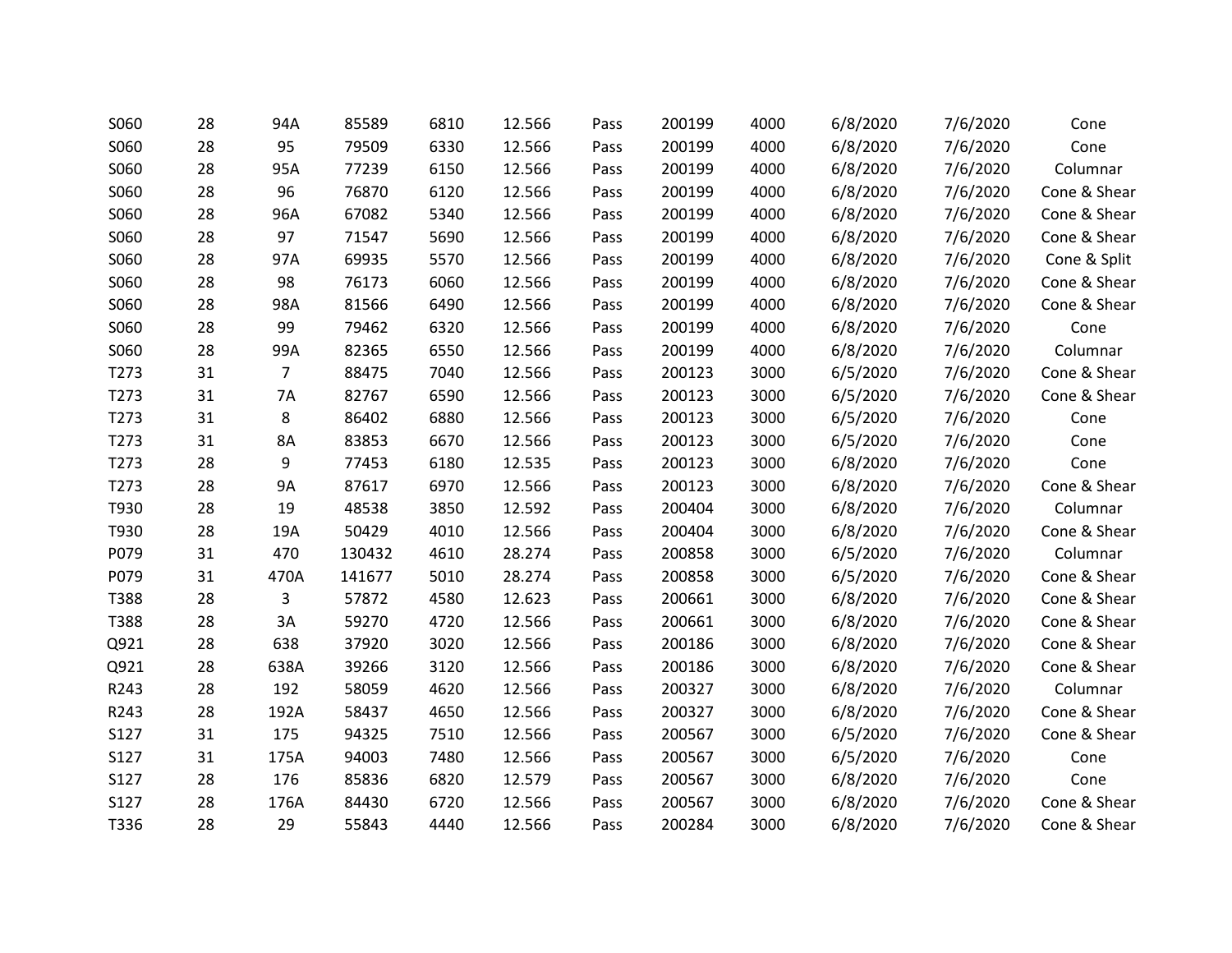| T336      | 28 | 29A       | 56228 | 4470 | 12.566 | Pass | 200284 | 3000 | 6/8/2020 | 7/6/2020 | Cone & Shear |
|-----------|----|-----------|-------|------|--------|------|--------|------|----------|----------|--------------|
| U014      | 28 | 14        | 50827 | 4040 | 12.585 | Pass | 200825 | 3000 | 6/8/2020 | 7/6/2020 | Cone         |
| U014      | 28 | 14A       | 53237 | 4240 | 12.566 | Pass | 200825 | 3000 | 6/8/2020 | 7/6/2020 | Cone         |
| O014      | 28 | 15        | 45040 | 3580 | 12.566 | Pass | 200825 | 3000 | 6/8/2020 | 7/6/2020 | Cone & Shear |
| 0014      | 28 | 15A       | 44856 | 3570 | 12.566 | Pass | 200825 | 3000 | 6/8/2020 | 7/6/2020 | Cone & Shear |
| DB1801    | 31 | 166       | 63525 | 5060 | 12.566 | Pass | 200821 | 3000 | 6/5/2020 | 7/6/2020 | Cone & Split |
| DB1801    | 31 | 166A      | 65673 | 5230 | 12.566 | Pass | 200821 | 3000 | 6/5/2020 | 7/6/2020 | Cone & Shear |
| DB1801    | 31 | 167       | 69793 | 5550 | 12.566 | Pass | 200392 | 3000 | 6/5/2002 | 7/6/2020 | Columnar     |
| DB1801    | 31 | 167A      | 71486 | 5690 | 12.566 | Pass | 200392 | 3000 | 6/5/2002 | 7/6/2020 | Cone & Shear |
| DB1801    | 30 | 168       | 76075 | 6050 | 12.566 | Pass | 200713 | 4000 | 6/6/2020 | 7/6/2020 | Cone & Split |
| DB1801    | 30 | 168A      | 76238 | 6070 | 12.566 | Pass | 200713 | 4000 | 6/6/2020 | 7/6/2020 | Cone & Shear |
| DB1801169 | 30 | 169       | 94256 | 7500 | 12.566 | Pass | 200713 | 4000 | 6/6/2020 | 7/6/2020 | Cone & Shear |
| DB1801169 | 30 | 169A      | 97793 | 7780 | 12.566 | Pass | 200713 | 4000 | 6/6/2020 | 7/6/2020 | Cone & Shear |
| DB1801    | 30 | 170       | 78156 | 6220 | 12.566 | Pass | 200713 | 4000 | 6/6/2020 | 7/6/2020 | Cone & Shear |
| DB1801    | 30 | 170A      | 81814 | 6510 | 12.566 | Pass | 200713 | 4000 | 6/6/2020 | 7/6/2020 | Cone & Shear |
| DB1801    | 30 | 171       | 84867 | 6750 | 12.566 | Pass | 200713 | 4000 | 6/6/2020 | 7/6/2020 | Columnar     |
| DB1801    | 30 | 171A      | 82250 | 6550 | 12.566 | Pass | 200713 | 4000 | 6/6/2020 | 7/6/2020 | Cone & Shear |
| DB1801    | 30 | 172       | 70684 | 5620 | 12.566 | Pass | 200713 | 3000 | 6/6/2020 | 7/6/2020 | Cone & Shear |
| DB1801    | 30 | 172A      | 70501 | 5610 | 12.566 | Pass | 200713 | 3000 | 6/6/2020 | 7/6/2020 | Cone & Shear |
| DB1801    | 28 | 174       | 63754 | 5070 | 12.566 | Pass | 200821 | 3000 | 6/8/2020 | 7/6/2020 | Cone         |
| DB1801    | 28 | 174A      | 63351 | 5040 | 12.566 | Pass | 200821 | 3000 | 6/8/2020 | 7/6/2020 | Columnar     |
| DB1801    | 28 | 176       | 85083 | 6770 | 12.566 | Pass | 200380 | 4000 | 6/8/2020 | 7/6/2020 | Cone         |
| DB1801    | 28 | 176A      | 89362 | 7110 | 12.566 | Pass | 200380 | 4000 | 6/8/2020 | 7/6/2020 | Cone & Shear |
| 106077    | 31 | 45A       | 58451 | 4650 | 12.566 | Pass | 200286 | 3000 | 6/5/2020 | 7/6/2020 | Cone & Split |
| 106077    | 31 | 45A       | 55871 | 4450 | 12.566 | Pass | 200286 | 3000 | 6/5/2020 | 7/6/2020 | Cone & Split |
| 106077    | 28 | 46A       | 65057 | 5180 | 12.566 | Pass | 200286 | 3000 | 6/8/2020 | 7/6/2020 | Cone & Shear |
| 106077    | 28 | 46A       | 62708 | 4990 | 12.566 | Pass | 200286 | 3000 | 6/8/2020 | 7/6/2020 | Cone & Shear |
| 120116    | 31 | <b>9A</b> | 50692 | 4030 | 12.566 | Pass | 200058 | 3000 | 6/5/2020 | 7/6/2020 | Cone & Shear |
| 120116    | 31 | <b>9A</b> | 51825 | 4120 | 12.566 | Pass | 200058 | 3000 | 6/5/2020 | 7/6/2020 | Cone & Shear |
| 125186    | 31 | 8A        | 62969 | 5010 | 12.566 | Pass | 200065 | 3000 | 6/5/2020 | 7/6/2020 | Cone & Shear |
| 125186    | 31 | 8A        | 60293 | 4800 | 12.566 | Pass | 200065 | 3000 | 6/5/2020 | 7/6/2020 | Cone & Shear |
| 125186    | 28 | 9A        | 55602 | 4420 | 12.566 | Pass | 200065 | 3000 | 6/8/2020 | 7/6/2020 | Cone & Shear |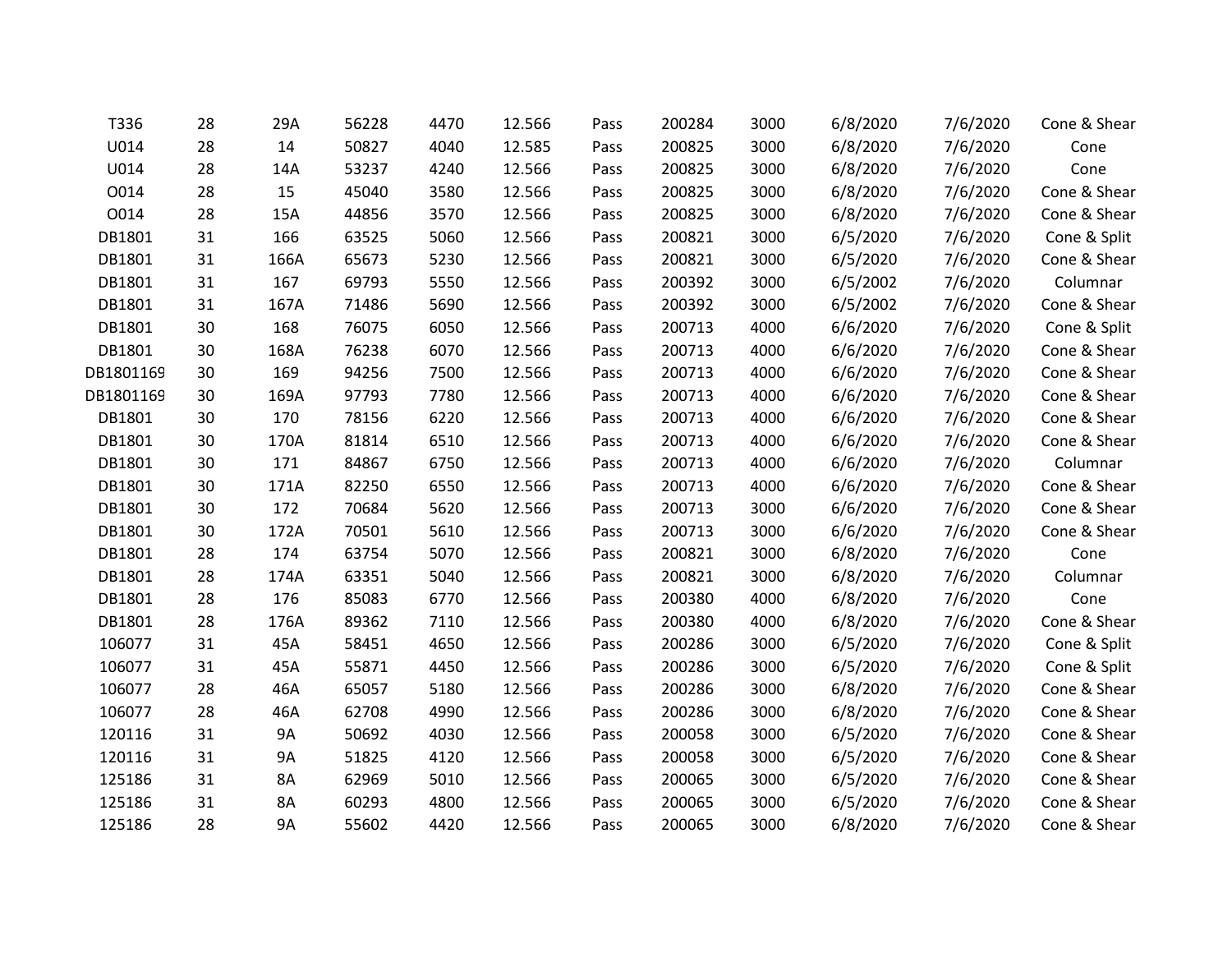| 125186 | 28 | 9A             | 55869  | 4450 | 12.566 | Pass | 200065 | 3000 | 6/8/2020  | 7/6/2020 | Cone         |
|--------|----|----------------|--------|------|--------|------|--------|------|-----------|----------|--------------|
| Q029   | 31 | $514-A$        | 92798  | 7380 | 12.566 | Pass | 200054 | 4000 | 6/5/2020  | 7/6/2020 | Cone         |
| Q029   | 31 | $514-A$        | 96724  | 7700 | 12.566 | Pass | 200054 | 4000 | 6/5/2020  | 7/6/2020 | Cone & Shear |
| T023   | 28 | <b>9A</b>      | 58947  | 4680 | 12.585 | Pass | 200058 | 3000 | 6/8/2020  | 7/6/2020 | Cone & Shear |
| T023   | 28 | <b>9A</b>      | 61437  | 4890 | 12.566 | Pass | 200058 | 3000 | 6/8/2020  | 7/6/2020 | Cone & Shear |
| T079   | 31 | 126A           | 71823  | 5720 | 12.566 | Pass | 200065 | 3000 | 6/5/2020  | 7/6/2020 | Cone         |
| T079   | 31 | 126A           | 71052  | 5650 | 12.566 | Pass | 200065 | 3000 | 6/5/2020  | 7/6/2020 | Cone         |
| T167   | 28 | 1A             | 71073  | 5660 | 12.566 | Pass | 200322 | 4000 | 6/8/2020  | 7/6/2020 | Columnar     |
| T167   | 28 | 1A             | 71055  | 5650 | 12.566 | Pass | 200322 | 4000 | 6/8/2020  | 7/6/2020 | Cone & Shear |
| T211   | 31 | 25             | 66511  | 5290 | 12.566 | Pass | 200618 | 3000 | 6/5/2020  | 7/6/2020 | Cone & Shear |
| T211   | 31 | 25A            | 64102  | 5100 | 12.566 | Pass | 200618 | 3000 | 6/5/2020  | 7/6/2020 | Cone & Shear |
| T350   | 28 | 32A            | 83526  | 6650 | 12.566 | Pass | 200320 | 3000 | 6/8/2020  | 7/6/2020 | Cone         |
| T350   | 28 | 32A            | 80451  | 6400 | 12.566 | Pass | 200320 | 3000 | 6/8/2020  | 7/6/2020 | Cone & Shear |
| T369   | 28 | 16A            | 124320 | 4390 | 28.321 | Pass | 200881 | 3000 | 6/8/2020  | 7/6/2020 | Cone & Shear |
| T369   | 28 | 16A            | 124895 | 4420 | 28.274 | Pass | 200881 | 3000 | 6/8/2020  | 7/6/2020 | Cone & Shear |
| S202   | 28 | 192            | 61710  | 4910 | 12.566 | Pass | 200149 | 3000 | 6/8/2020  | 7/6/2020 | Cone         |
| S202   | 28 | 192A           | 61537  | 4900 | 12.566 | Pass | 200149 | 3000 | 6/8/2020  | 7/6/2020 | Columnar     |
| T296   | 30 | 16             | 68709  | 5470 | 12.566 | Pass | 200276 | 4000 | 6/5/2020  | 7/6/2020 | Cone & Shear |
| T296   | 30 | 16A            | 68204  | 5430 | 12.566 | Pass | 200276 | 4000 | 6/5/2020  | 7/6/2020 | Cone & Shear |
| GC03   | 28 | 4              | 114626 | 9120 | 12.566 | Pass | 200084 | 3000 | 6/5/2020  | 7/6/2020 | Cone & Split |
| GC03   | 28 | 4A             | 109043 | 8680 | 12.566 | Pass | 200084 | 3000 | 6/5/2020  | 7/6/2020 | Columnar     |
| T271   | 17 | 1B             | 62599  | 4980 | 12.566 | Pass | 200181 | 3000 | 6/19/2020 | 7/6/2020 | Cone & Shear |
| 123119 | 28 | $\overline{7}$ | 40898  | 3250 | 12.566 | Pass | 200452 | 3000 | 6/8/2020  | 7/6/2020 | Cone & Split |
| 123119 | 28 | 7A             | 40734  | 3240 | 12.566 | Pass | 200452 | 3000 | 6/8/2020  | 7/6/2020 | Cone & Shear |
| S272   | 28 | 38             | 57214  | 4550 | 12.566 | Pass | 200058 | 3000 | 6/8/2020  | 7/6/2020 | Cone         |
| S272   | 28 | 38A            | 59128  | 4710 | 12.566 | Pass | 200058 | 3000 | 6/8/2020  | 7/6/2020 | Cone & Split |
| T280   | 28 | $\overline{2}$ | 89245  | 7100 | 12.566 | Pass | 200425 | 3000 | 6/8/2020  | 7/6/2020 | Cone         |
| T280   | 28 | 2A             | 85980  | 6840 | 12.566 | Pass | 200425 | 3000 | 6/8/2020  | 7/6/2020 | Cone & Shear |
| T932   | 29 | 17             | 68392  | 5440 | 12.566 | Pass | 200178 | 3000 | 6/7/2020  | 7/6/2020 | Cone         |
| T932   | 29 | 17A            | 64449  | 5130 | 12.566 | Pass | 200178 | 3000 | 6/7/2020  | 7/6/2020 | Cone & Shear |
| DB1601 | 28 | 160            | 80983  | 6440 | 12.566 | Pass | 200509 | 3000 | 6/8/2020  | 7/6/2020 | Cone         |
| DB1601 | 28 | 160A           | 83805  | 6670 | 12.566 | Pass | 200509 | 3000 | 6/8/2020  | 7/6/2020 | Cone & Shear |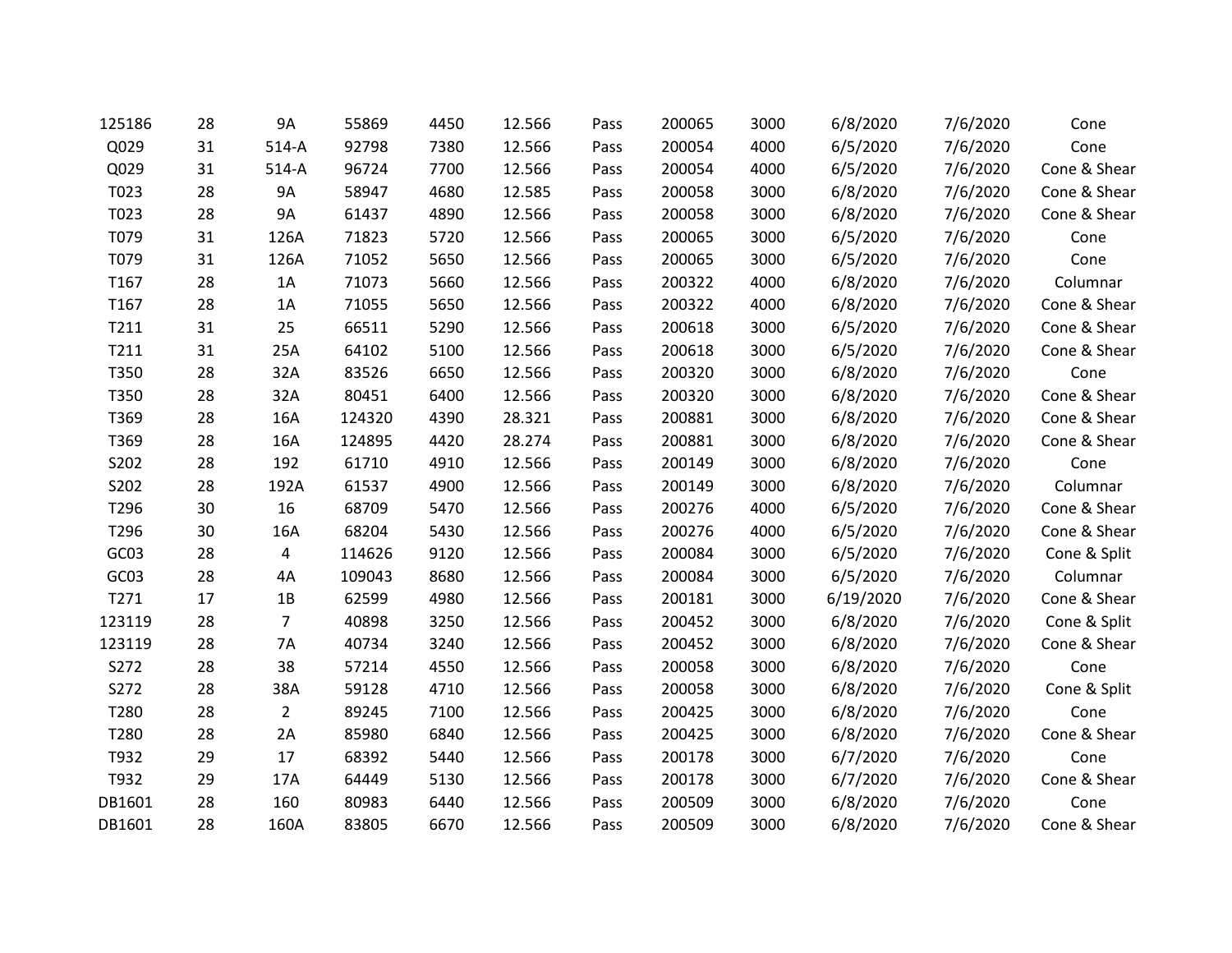| R273        | 10             | 180B           | 41563  | 3310  | 12.566 | Pass | 200256 | 3000 | 6/26/2020 | 7/6/2020 | Cone & Shear |
|-------------|----------------|----------------|--------|-------|--------|------|--------|------|-----------|----------|--------------|
| DB1601      | 30             | 159            | 83924  | 6680  | 12.566 | Pass | 200509 | 3000 | 6/6/2020  | 7/6/2020 | Cone & Shear |
| DB1601      | 30             | 159A           | 90024  | 7160  | 12.566 | Pass | 200509 | 3000 | 6/6/2020  | 7/6/2020 | Cone & Shear |
| DB1801      | 28             | 173            | 140382 | 4960  | 28.312 | Pass | 200613 | 3000 | 6/8/2020  | 7/6/2020 | Columnar     |
| DB1801      | 28             | 173A           | 145032 | 5130  | 28.274 | Pass | 200613 | 3000 | 6/8/2020  | 7/6/2020 | Cone         |
| R273        | $\overline{7}$ | 181B           | 39371  | 3130  | 12.566 | Pass | 200256 | 3000 | 6/29/2020 | 7/6/2020 | Columnar     |
| S127        | 14             | 184B           | 61022  | 4860  | 12.566 | Pass | 200039 | 4000 | 6/22/2020 | 7/6/2020 | Columnar     |
| S127        | 14             | 184-C          | 65928  | 5250  | 12.566 | Pass | 200039 | 4000 | 6/22/2020 | 7/6/2020 | Cone & Split |
| S202        | 14             | 205B           | 48063  | 3820  | 12.566 | Pass | 200150 | 3000 | 6/22/2020 | 7/6/2020 | Cone & Shear |
| S202        | 14             | 205B           | 48592  | 3870  | 12.566 | Pass | 200150 | 3000 | 6/22/2020 | 7/6/2020 | Cone & Shear |
| S202        | 11             | 208B           | 150495 | 5320  | 28.274 | Pass | 200135 | 3000 | 6/25/2020 | 7/6/2020 | Cone & Shear |
| S202        | 11             | 208B           | 146638 | 5190  | 28.274 | Pass | 200135 | 3000 | 6/25/2020 | 7/6/2020 | Columnar     |
| <b>S338</b> | 9              | 765B           | 53800  | 4280  | 12.566 | Pass | 200661 | 3000 | 6/26/2020 | 7/6/2020 | Cone         |
| <b>S338</b> | 9              | 765C           | 51977  | 4140  | 12.566 | Pass | 200661 | 3000 | 6/26/2020 | 7/6/2020 | Cone & Shear |
| <b>S338</b> | $\overline{7}$ | 766B           | 55150  | 4390  | 12.566 | Pass | 200661 | 3000 | 6/29/2020 | 7/6/2020 | Cone & Shear |
| <b>S338</b> | $\overline{7}$ | 766C           | 62497  | 4970  | 12.566 | Pass | 200661 | 3000 | 6/29/2020 | 7/6/2020 | Cone & Shear |
| S202        | $\overline{7}$ | 210B           | 150838 | 5330  | 28.274 | Pass | 200135 | 3000 | 6/30/2020 | 7/7/2020 | Cone & Shear |
| S202        | $\overline{7}$ | 210B           | 145993 | 5160  | 28.274 | Pass | 200135 | 3000 | 6/30/2020 | 7/7/2020 | Cone & Shear |
| T381        | 28             | $\overline{2}$ | 283568 | 10030 | 28.274 | Pass | 200090 | 3000 | 6/9/2020  | 7/7/2020 | Cone & Shear |
| T381        | 28             | 2A             | 278902 | 9860  | 28.274 | Pass | 200090 | 3000 | 6/9/2020  | 7/7/2020 | Cone & Shear |
| T930        | 28             | 20             | 55928  | 4450  | 12.566 | Pass | 200401 | 3000 | 6/9/2020  | 7/7/2020 | Columnar     |
| T930        | 28             | 20A            | 60256  | 4800  | 12.566 | Pass | 200401 | 3000 | 6/9/2020  | 7/7/2020 | Columnar     |
| R260        | 28             | <b>IR402A</b>  | 67964  | 5410  | 12.566 | Pass | 200509 | 3000 | 6/9/2020  | 7/7/2020 | Cone & Shear |
| R260        | 28             | <b>IR402B</b>  | 68923  | 5480  | 12.566 | Pass | 200509 | 3000 | 6/9/2020  | 7/7/2020 | Cone & Shear |
| S060        | 28             | 585            | 76377  | 6050  | 12.617 | Pass | 200196 | 3000 | 6/9/2020  | 7/7/2020 | Cone & Shear |
| S060        | 28             | 585A           | 80306  | 6390  | 12.566 | Pass | 200196 | 3000 | 6/9/2020  | 7/7/2020 | Cone         |
| T279        | 28             | 6              | 55524  | 4420  | 12.566 | Pass | 200493 | 3000 | 6/9/2020  | 7/7/2020 | Columnar     |
| T279        | 28             | 6A             | 55771  | 4440  | 12.566 | Pass | 200493 | 3000 | 6/9/2020  | 7/7/2020 | Cone & Shear |
| P230        | 28             | 1803           | 72073  | 5740  | 12.566 | Pass | 200154 | 3000 | 6/9/2020  | 7/7/2020 | Columnar     |
| P230        | 28             | 1803A          | 71464  | 5690  | 12.566 | Pass | 200154 | 3000 | 6/9/2020  | 7/7/2020 | Cone & Shear |
| P230        | 28             | 1804           | 65281  | 5190  | 12.566 | Pass | 200155 | 4000 | 6/9/2020  | 7/7/2020 | Cone & Shear |
| P230        | 28             | 1804A          | 65954  | 5250  | 12.566 | Pass | 200155 | 4000 | 6/9/2020  | 7/7/2020 | Cone & Shear |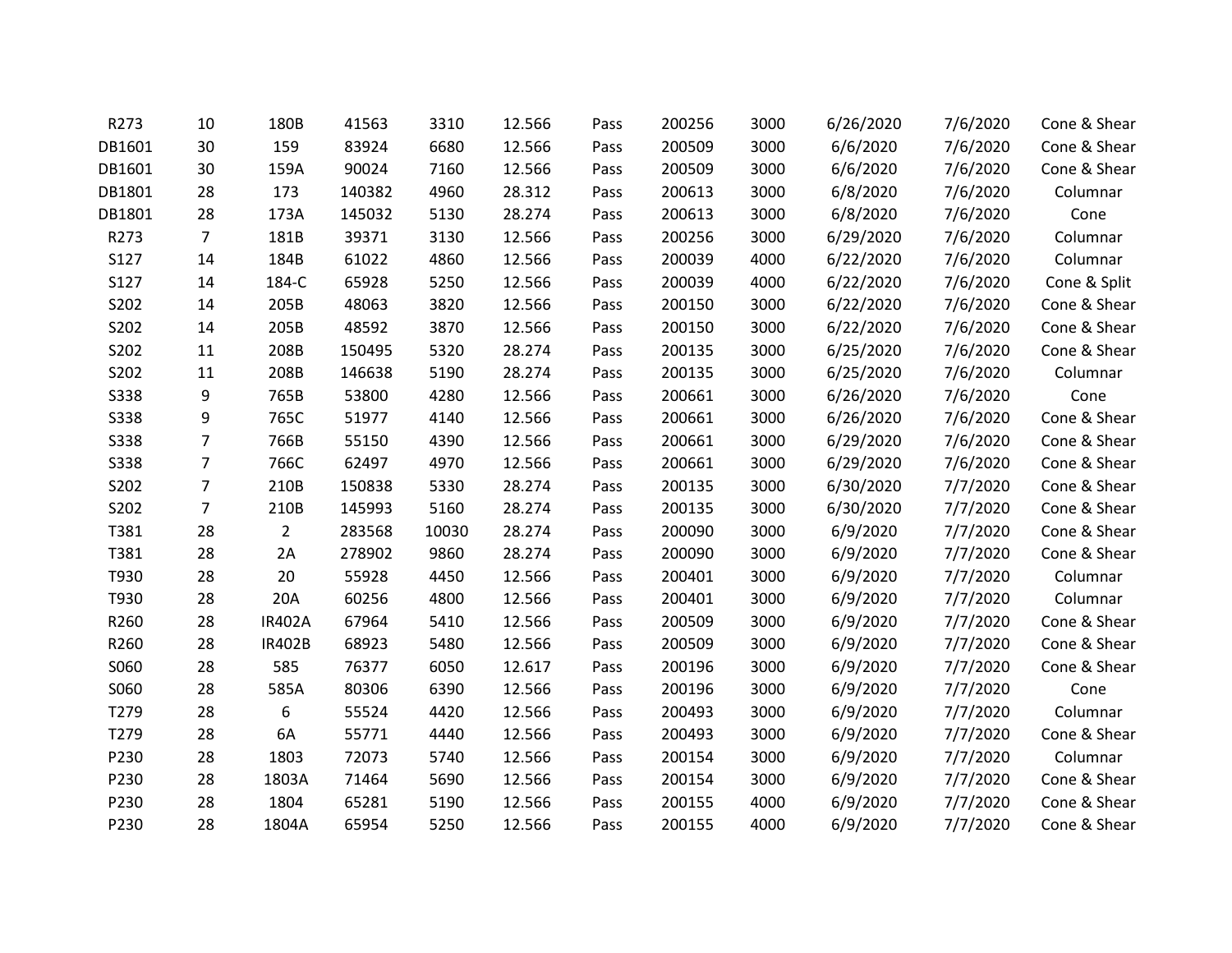| Q921   | 28 | 639  | 40238  | 3200 | 12.566 | Pass | 200186         | 3000 | 6/9/2020 | 7/7/2020 | Cone & Shear |
|--------|----|------|--------|------|--------|------|----------------|------|----------|----------|--------------|
| Q921   | 28 | 639A | 41817  | 3330 | 12.566 | Pass | 200186         | 3000 | 6/9/2020 | 7/7/2020 | Cone & Shear |
| R243   | 28 | 193  | 70767  | 5630 | 12.566 | Pass | 200327         | 3000 | 6/9/2020 | 7/7/2020 | Cone         |
| R243   | 28 | 193A | 73340  | 5840 | 12.566 | Pass | 200327         | 3000 | 6/9/2020 | 7/7/2020 | Cone & Shear |
| R243   | 28 | 194  | 85431  | 6800 | 12.566 | Pass | 200327         | 3000 | 6/9/2020 | 7/7/2020 | Cone & Shear |
| R243   | 28 | 194A | 87849  | 6990 | 12.566 | Pass | 200327         | 3000 | 6/9/2020 | 7/7/2020 | Cone         |
| S298   | 28 | 100  | 45954  | 3660 | 12.566 | Pass | 200186         | 3000 | 6/9/2020 | 7/7/2020 | Cone         |
| S298   | 28 | 100A | 44351  | 3530 | 12.566 | Pass | 200186         | 3000 | 6/9/2020 | 7/7/2020 | Columnar     |
| T062   | 28 | 33   | 83863  | 6670 | 12.566 | Pass | 200494         | 4000 | 6/9/2020 | 7/7/2020 | Columnar     |
| T062   | 28 | 33A  | 80569  | 6410 | 12.566 | Pass | 200494         | 4000 | 6/9/2020 | 7/7/2020 | Cone & Shear |
| T062   | 28 | 34   | 75487  | 6010 | 12.566 | Pass | 200494         | 4000 | 6/9/2020 | 7/7/2020 | Cone & Shear |
| T062   | 28 | 34A  | 71795  | 5710 | 12.566 | Pass | 200494         | 4000 | 6/9/2020 | 7/7/2020 | Cone & Shear |
| T062   | 28 | 35   | 76736  | 6110 | 12.566 | Pass | 200494         | 4000 | 6/9/2020 | 7/7/2020 | Cone & Shear |
| T062   | 28 | 35A  | 74505  | 5930 | 12.566 | Pass | 200494         | 4000 | 6/9/2020 | 7/7/2020 | Cone & Shear |
| T336   | 28 | 30   | 58991  | 4670 | 12.636 | Pass | 200824         | 3000 | 6/9/2020 | 7/7/2020 | Columnar     |
| T336   | 28 | 30A  | 57069  | 4540 | 12.566 | Pass | 200824         | 3000 | 6/9/2020 | 7/7/2020 | Cone         |
| T243   | 28 | 12   | 84426  | 6700 | 12.592 | Pass | <b>BAG MIX</b> | 4000 | 6/9/2020 | 7/7/2020 | Cone & Split |
| T243   | 28 | 12A  | 104341 | 8300 | 12.566 | Pass | <b>BAG MIX</b> | 4000 | 6/9/2020 | 7/7/2020 | Columnar     |
| U014   | 28 | 16   | 52685  | 4190 | 12.566 | Pass | 200825         | 3000 | 6/9/2020 | 7/7/2020 | Cone & Shear |
| U014   | 28 | 16A  | 51689  | 4110 | 12.566 | Pass | 200825         | 3000 | 6/9/2020 | 7/7/2020 | Cone & Shear |
| DB1801 | 28 | 177  | 143468 | 5070 | 28.274 | Pass | 200613         | 3000 | 6/9/2020 | 7/7/2020 | Columnar     |
| DB1801 | 28 | 177A | 150382 | 5320 | 28.274 | Pass | 200613         | 3000 | 6/9/2020 | 7/7/2020 | Cone         |
| DB1801 | 28 | 178  | 82092  | 6530 | 12.566 | Pass | 200392         | 3000 | 6/9/2020 | 7/7/2020 | Cone & Shear |
| DB1801 | 28 | 178A | 79416  | 6320 | 12.566 | Pass | 200392         | 3000 | 6/9/2020 | 7/7/2020 | Cone & Shear |
| DB1801 | 28 | 179  | 80531  | 6410 | 12.566 | Pass | 200380         | 4000 | 6/9/2020 | 7/7/2020 | Cone         |
| DB1801 | 28 | 179A | 78888  | 6280 | 12.566 | Pass | 200380         | 4000 | 6/9/2020 | 7/7/2020 | Cone & Shear |
| DB1801 | 28 | 180  | 66288  | 5280 | 12.566 | Pass | 200821         | 3000 | 6/9/2020 | 7/7/2020 | Cone & Shear |
| DB1801 | 28 | 180A | 65334  | 5200 | 12.566 | Pass | 200821         | 3000 | 6/9/2020 | 7/7/2020 | Cone & Shear |
| T273   | 28 | 171  | 73412  | 5840 | 12.566 | Pass | 200256         | 3000 | 6/9/2020 | 7/7/2020 | Columnar     |
| T273   | 28 | 171A | 74194  | 5900 | 12.566 | Pass | 200256         | 3000 | 6/9/2020 | 7/7/2020 | Cone & Shear |
| 125186 | 28 | 10A  | 61541  | 4900 | 12.566 | Pass | 200065         | 3000 | 6/9/2020 | 7/7/2020 | Cone & Shear |
| 125186 | 28 | 10A  | 61249  | 4870 | 12.566 | Pass | 200065         | 3000 | 6/9/2020 | 7/7/2020 | Columnar     |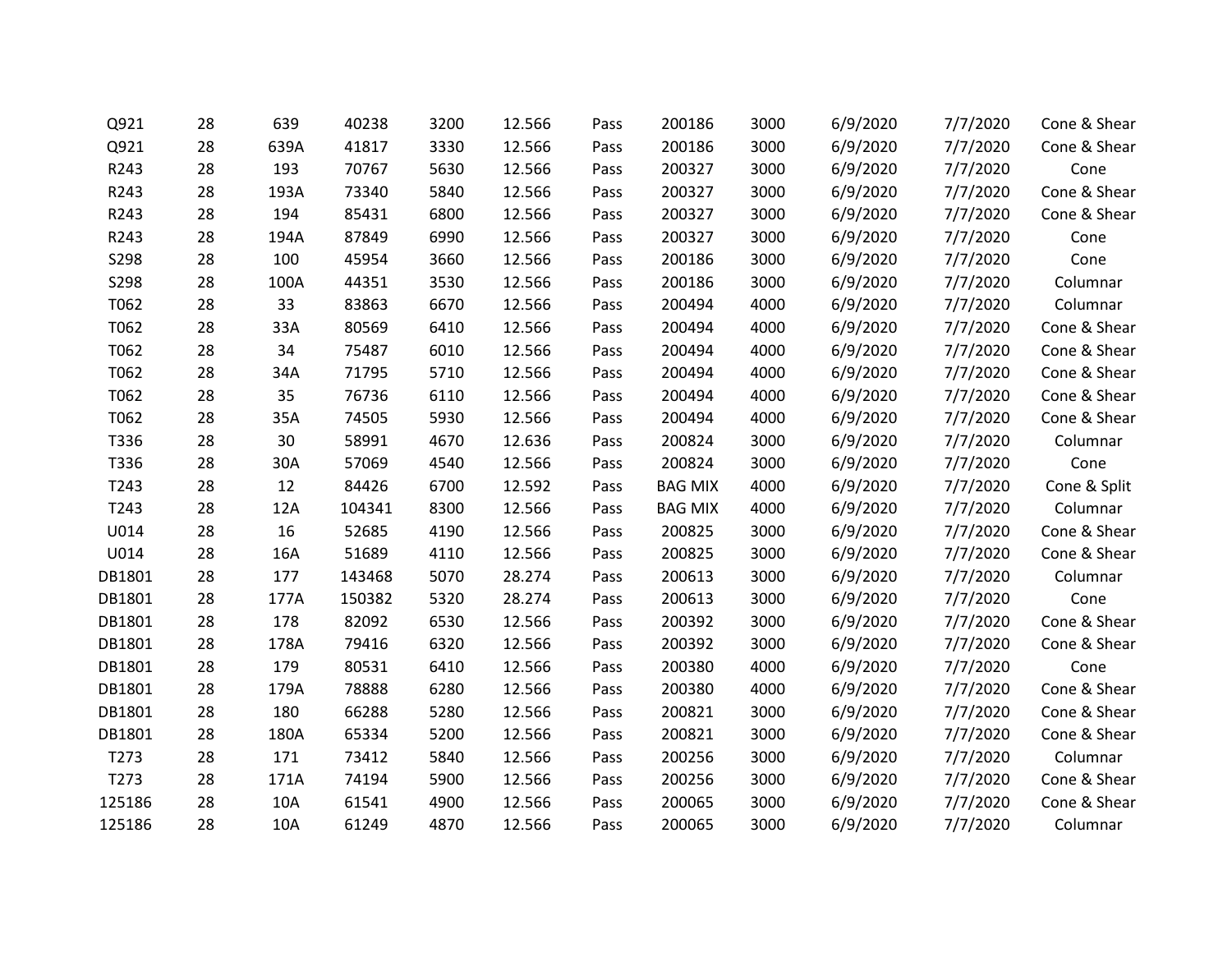| S272        | 28 | 39A            | 60784  | 4840  | 12.566 | Pass | 200058         | 3000 | 6/9/2020  | 7/7/2020 | Cone & Shear |
|-------------|----|----------------|--------|-------|--------|------|----------------|------|-----------|----------|--------------|
| S272        | 28 | 39A            | 63131  | 5020  | 12.566 | Pass | 200058         | 3000 | 6/9/2020  | 7/7/2020 | Cone         |
| S272        | 28 | 39Z            | 60948  | 4850  | 12.566 | Pass | 200058         | 3000 | 6/9/2020  | 7/7/2020 | Columnar     |
| S272        | 28 | 39Z            | 64485  | 5130  | 12.566 | Pass | 200058         | 3000 | 6/9/2020  | 7/7/2020 | Cone         |
| T014        | 28 | 50A            | 92233  | 7340  | 12.566 | Pass | 200360         | 4500 | 6/9/2020  | 7/7/2020 | Columnar     |
| T014        | 28 | 50A            | 98659  | 7850  | 12.566 | Pass | 200360         | 4500 | 6/9/2020  | 7/7/2020 | Columnar     |
| T014        | 28 | 51A            | 93162  | 7490  | 12.441 | Pass | 200360         | 4500 | 6/9/2020  | 7/7/2020 | Cone & Shear |
| T014        | 28 | 51A            | 99295  | 7900  | 12.566 | Pass | 200360         | 4500 | 6/9/2020  | 7/7/2020 | Columnar     |
| T167        | 28 | $\overline{2}$ | 76373  | 6140  | 12.441 | Pass | 200322         | 4000 | 6/9/2020  | 7/7/2020 | Cone & Shear |
| T167        | 28 | 2A             | 82840  | 6590  | 12.566 | Pass | 200322         | 4000 | 6/9/2020  | 7/7/2020 | Cone & Shear |
| T268        | 28 | 1A             | 73852  | 5880  | 12.566 | Pass | 200067         | 3000 | 6/9/2020  | 7/7/2020 | Cone         |
| T268        | 28 | 1A             | 68084  | 5420  | 12.566 | Pass | 200067         | 3000 | 6/9/2020  | 7/7/2020 | Cone         |
| T350        | 28 | 33A            | 87100  | 6900  | 12.629 | Pass | 200659         | 3000 | 6/9/2020  | 7/7/2020 | Cone & Shear |
| T350        | 28 | 33A            | 91588  | 7290  | 12.566 | Pass | 200659         | 3000 | 6/9/2020  | 7/7/2020 | Columnar     |
| T350        | 28 | 34             | 61289  | 4880  | 12.566 | Pass | 200250         | 3000 | 6/9/2020  | 7/7/2020 | Cone & Shear |
| T350        | 28 | 34A            | 55480  | 4410  | 12.566 | Pass | 200250         | 3000 | 6/9/2020  | 7/7/2020 | Cone & Shear |
| T369        | 28 | 17A            | 58846  | 4680  | 12.566 | Pass | 200882         | 3000 | 6/9/2020  | 7/7/2020 | Cone & Shear |
| T369        | 28 | 17A            | 62057  | 4940  | 12.566 | Pass | 200882         | 3000 | 6/9/2020  | 7/7/2020 | Cone & Shear |
| S202        | 28 | 193            | 53937  | 4290  | 12.566 | Pass | 200149         | 3000 | 6/9/2020  | 7/7/2020 | Cone & Shear |
| S202        | 28 | 193A           | 53199  | 4230  | 12.566 | Pass | 200149         | 3000 | 6/9/2020  | 7/7/2020 | Cone & Shear |
| T296        | 28 | 17             | 74903  | 5960  | 12.566 | Pass | 200276         | 4000 | 6/9/2020  | 7/7/2020 | Cone         |
| T296        | 28 | 17A            | 71814  | 5710  | 12.566 | Pass | 200276         | 4000 | 6/9/2020  | 7/7/2020 | Cone & Shear |
| 123119      | 28 | 8              | 47059  | 3740  | 12.566 | Pass | 200452         | 3000 | 6/9/2020  | 7/7/2020 | Cone         |
| 123119      | 28 | 8A             | 48767  | 3880  | 12.566 | Pass | 200452         | 3000 | 6/9/2020  | 7/7/2020 | Cone & Split |
| T271        | 14 | 2B             | 53587  | 4260  | 12.566 | Pass | 200196         | 3000 | 6/23/2020 | 7/7/2020 | Cone         |
| T229        | 28 | 32             | 76848  | 6120  | 12.566 | Pass | <b>BAG MIX</b> | 3000 | 6/9/2020  | 7/7/2020 | Cone & Split |
| T229        | 28 | 32A            | 69434  | 5530  | 12.566 | Pass | <b>BAG MIX</b> | 3000 | 6/9/2020  | 7/7/2020 | Columnar     |
| T381        | 28 | 3              | 306619 | 10840 | 28.274 | Pass | 200090         | 3000 | 6/10/2020 | 7/8/2020 | Cone         |
| T381        | 28 | 3A             | 305183 | 10790 | 28.274 | Pass | 200090         | 3000 | 6/10/2020 | 7/8/2020 | Cone & Shear |
| T930        | 28 | 21             | 51615  | 4110  | 12.566 | Pass | 200404         | 3000 | 6/10/2020 | 7/8/2020 | Cone & Shear |
| T930        | 28 | 21A            | 51168  | 4070  | 12.566 | Pass | 200404         | 3000 | 6/10/2020 | 7/8/2020 | Cone & Shear |
| <b>S338</b> | 28 | 753            | 45509  | 3620  | 12.566 | Pass | 200661         | 3000 | 6/10/2020 | 7/8/2020 | Cone & Split |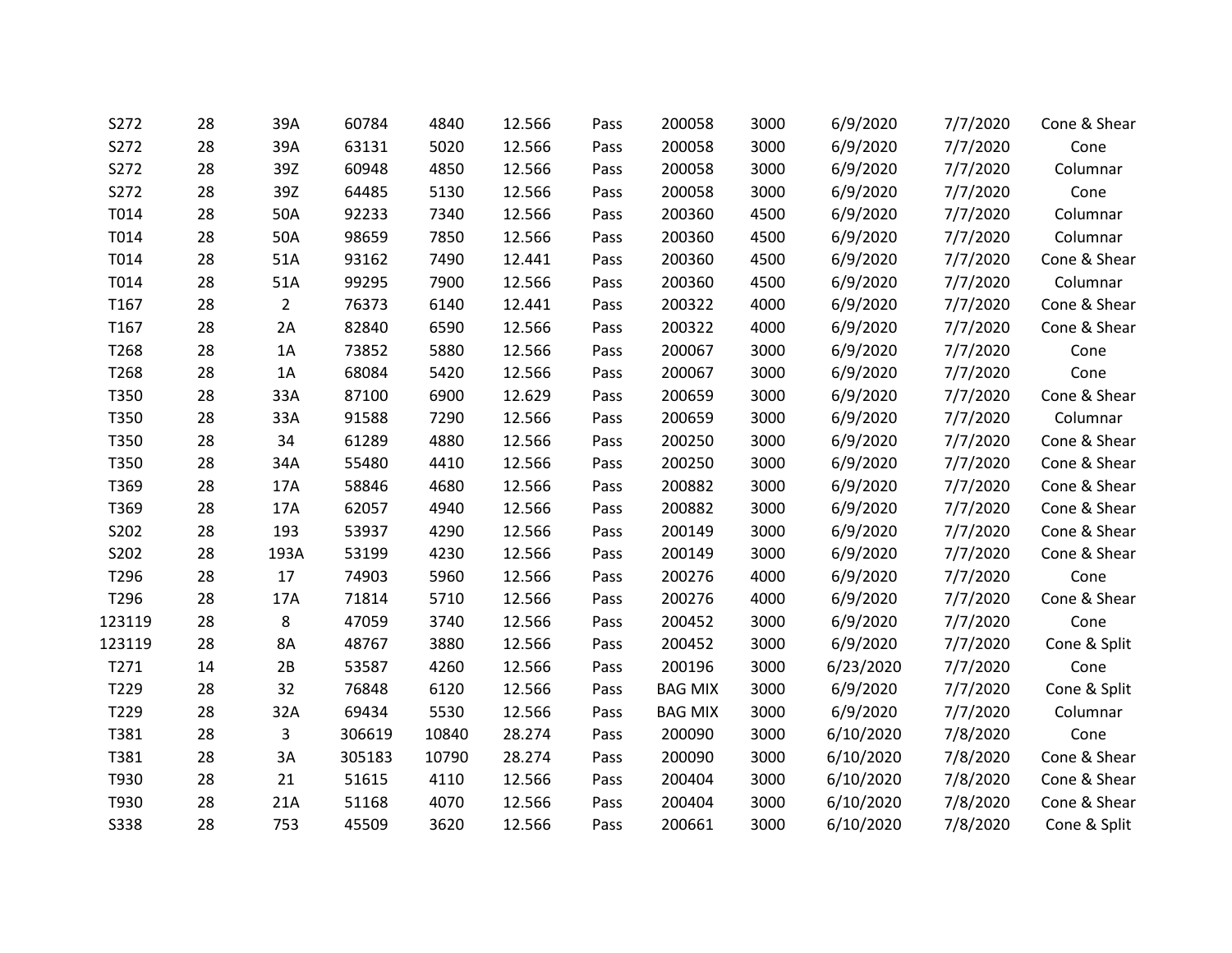| <b>S338</b> | 28 | 753A          | 46447 | 3700 | 12.566 | Pass | 200661 | 3000 | 6/10/2020 | 7/8/2020 | Cone & Shear |
|-------------|----|---------------|-------|------|--------|------|--------|------|-----------|----------|--------------|
| R260        | 28 | SW403A        | 73040 | 5810 | 12.566 | Pass | 200110 | 3000 | 6/10/2020 | 7/8/2020 | Cone         |
| R260        | 28 | SW403B        | 72370 | 5760 | 12.566 | Pass | 200110 | 3000 | 6/10/2020 | 7/8/2020 | Cone & Shear |
| R260        | 28 | <b>IR404A</b> | 84487 | 6720 | 12.566 | Pass | 200509 | 3000 | 6/10/2020 | 7/8/2020 | Cone         |
| R260        | 28 | <b>IR404B</b> | 78615 | 6260 | 12.566 | Pass | 200509 | 3000 | 6/10/2020 | 7/8/2020 | Cone & Shear |
| R260        | 28 | <b>IR404C</b> | 70928 | 5640 | 12.566 | Pass | 200509 | 3000 | 6/10/2020 | 7/8/2020 | Cone         |
| R260        | 28 | IR404D        | 72042 | 5730 | 12.566 | Pass | 200509 | 3000 | 6/10/2020 | 7/8/2020 | Cone         |
| S060        | 28 | 586           | 83419 | 6640 | 12.566 | Pass | 200197 | 3000 | 6/10/2020 | 7/8/2020 | Cone & Shear |
| S060        | 28 | 586A          | 79804 | 6350 | 12.566 | Pass | 200197 | 3000 | 6/10/2020 | 7/8/2020 | Cone & Shear |
| P230        | 28 | 1805          | 70911 | 5700 | 12.441 | Pass | 200154 | 3000 | 6/10/2020 | 7/8/2020 | Cone & Shear |
| P230        | 28 | 1805A         | 70803 | 5630 | 12.566 | Pass | 200154 | 3000 | 6/10/2020 | 7/8/2020 | Cone         |
| P230        | 28 | 1806          | 71400 | 5680 | 12.566 | Pass | 200155 | 4000 | 6/10/2020 | 7/8/2020 | Cone & Shear |
| P230        | 28 | 1806A         | 69673 | 5540 | 12.566 | Pass | 200155 | 4000 | 6/10/2020 | 7/8/2020 | Cone & Shear |
| Q921        | 28 | 640           | 44066 | 3520 | 12.504 | Pass | 200186 | 3000 | 6/10/2020 | 7/8/2020 | Cone & Shear |
| Q921        | 28 | 640A          | 47448 | 3780 | 12.566 | Pass | 200186 | 3000 | 6/10/2020 | 7/8/2020 | Cone         |
| S127        | 28 | 177           | 84753 | 6740 | 12.566 | Pass | 200040 | 3000 | 6/10/2020 | 7/8/2020 | Cone & Shear |
| S127        | 28 | 177A          | 86304 | 6870 | 12.566 | Pass | 200040 | 3000 | 6/10/2020 | 7/8/2020 | Cone         |
| T126        | 28 | 28            | 48613 | 3870 | 12.566 | Pass | 200160 | 3000 | 6/10/2020 | 7/8/2020 | Cone & Shear |
| T126        | 28 | 28A           | 45283 | 3600 | 12.566 | Pass | 200160 | 3000 | 6/10/2020 | 7/8/2020 | Cone & Shear |
| T336        | 28 | 31            | 53552 | 4220 | 12.692 | Pass | 200824 | 3000 | 6/10/2020 | 7/8/2020 | Cone & Shear |
| T336        | 28 | 31A           | 51910 | 4130 | 12.566 | Pass | 200824 | 3000 | 6/10/2020 | 7/8/2020 | Cone & Shear |
| R273        | 28 | 172           | 68073 | 5420 | 12.566 | Pass | 200256 | 3000 | 6/10/2020 | 7/8/2020 | Cone         |
| R273        | 28 | 172A          | 73175 | 5820 | 12.566 | Pass | 200256 | 3000 | 6/10/2020 | 7/8/2020 | Cone         |
| 106077      | 28 | 47A           | 47711 | 3800 | 12.566 | Pass | 200289 | 3000 | 6/10/2020 | 7/8/2020 | Columnar     |
| 106077      | 28 | 47AA          | 48189 | 3830 | 12.566 | Pass | 200289 | 3000 | 6/10/2020 | 7/8/2020 | Cone & Split |
| 120116      | 28 | 10            | 57351 | 4560 | 12.566 | Pass | 200058 | 3000 | 6/10/2020 | 7/8/2020 | Cone & Shear |
| 120116      | 28 | 10A           | 59888 | 4770 | 12.566 | Pass | 200058 | 3000 | 6/10/2020 | 7/8/2020 | Cone & Shear |
| Q029        | 28 | 515A          | 69974 | 5530 | 12.661 | Pass | 200285 | 4000 | 6/10/2020 | 7/8/2020 | Cone & Shear |
| Q029        | 28 | 515A          | 71418 | 5680 | 12.566 | Pass | 200285 | 4000 | 6/10/2020 | 7/8/2020 | Columnar     |
| Q029        | 28 | 516A          | 73204 | 5830 | 12.566 | Pass | 200285 | 4000 | 6/10/2020 | 7/8/2020 | Cone & Shear |
| Q029        | 28 | 516A          | 71926 | 5720 | 12.566 | Pass | 200285 | 4000 | 6/10/2020 | 7/8/2020 | Cone & Shear |
| S009        | 28 | 27A           | 63615 | 5060 | 12.566 | Pass | 200381 | 4000 | 6/10/2020 | 7/8/2020 | Cone & Shear |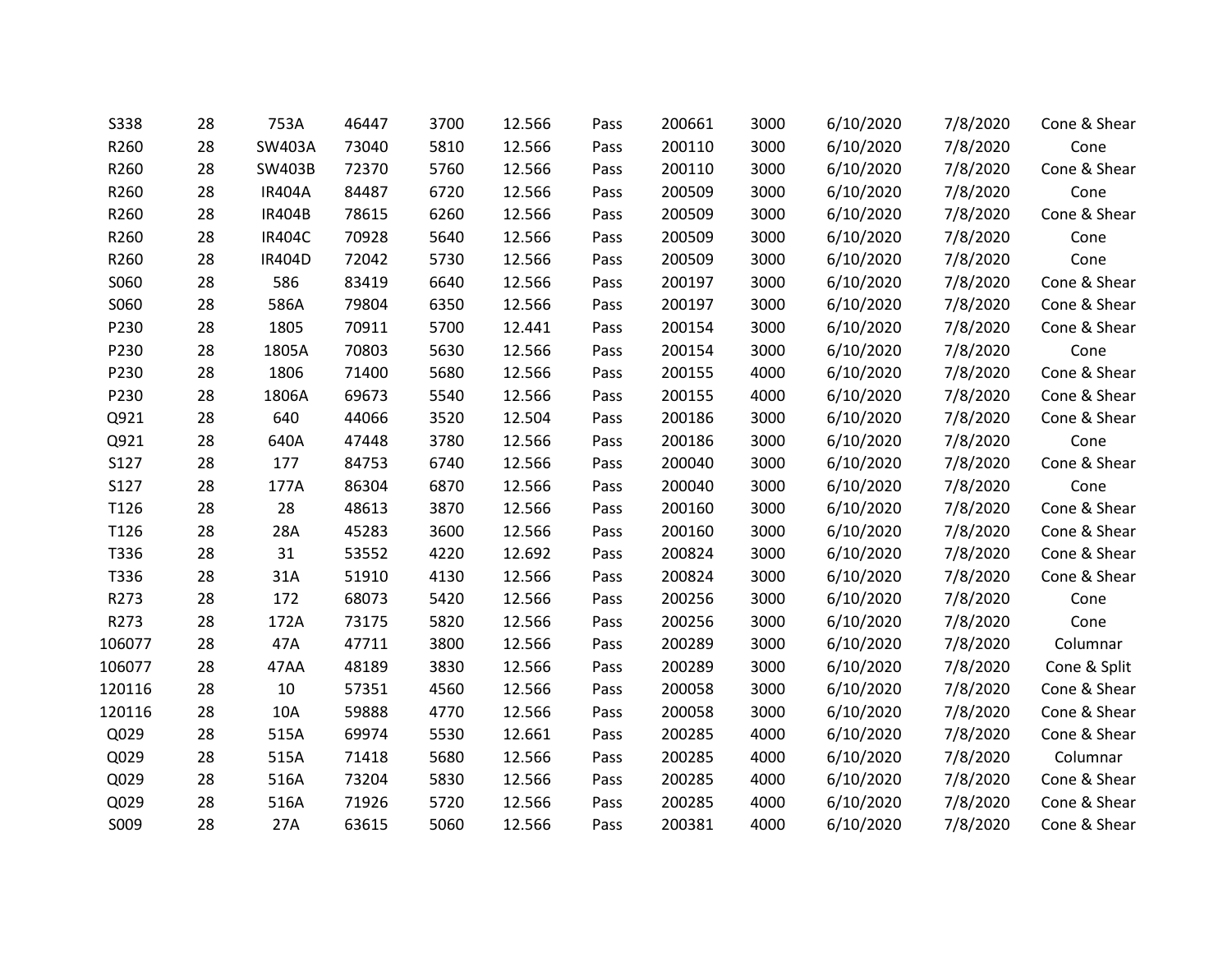| S009   | 28 | 27A   | 62168 | 4950   | 12.566 | Pass | 200381 | 4000 | 6/10/2020 | 7/8/2020 | Cone & Shear |
|--------|----|-------|-------|--------|--------|------|--------|------|-----------|----------|--------------|
| T002   | 28 | 1A    | 69690 | 5550   | 12.566 | Pass | 200049 | 3000 | 6/10/2020 | 7/8/2020 | Columnar     |
| T002   | 28 | 1A    | 71670 | 5700   | 12.566 | Pass | 200049 | 3000 | 6/10/2020 | 7/8/2020 | Cone         |
| T022   | 28 | 8A    | 69150 | 5500   | 12.566 | Pass | 200387 | 3000 | 6/10/2020 | 7/8/2020 | Cone & Shear |
| T022   | 28 | 8A    | 67882 | 5400   | 12.566 | Pass | 200387 | 3000 | 6/10/2020 | 7/8/2020 | Cone & Shear |
| T079   | 28 | 127A  | 52372 | 4170   | 12.566 | Pass | 200065 | 3000 | 6/10/2020 | 7/8/2020 | Columnar     |
| T079   | 28 | 127A  | 54379 | 4330   | 12.566 | Pass | 200065 | 3000 | 6/10/2020 | 7/8/2020 | Cone & Shear |
| T369   | 28 | 18A   | 50505 | 4020   | 12.566 | Pass | 200882 | 3000 | 6/10/2020 | 7/8/2020 | Cone & Shear |
| T369   | 28 | 18A   | 51811 | 4120   | 12.566 | Pass | 200882 | 3000 | 6/10/2020 | 7/8/2020 | Cone & Shear |
| S202   | 28 | 194   | 55947 | 4450   | 12.566 | Pass | 200753 | 4000 | 6/10/2020 | 7/8/2020 | Cone         |
| S202   | 28 | 194A  | 55580 | 4420   | 12.566 | Pass | 200753 | 4000 | 6/10/2020 | 7/8/2020 | Cone & Shear |
| S202   | 28 | 195   | 54846 | 4360   | 12.566 | Pass | 200753 | 4000 | 6/10/2020 | 7/8/2020 | Cone         |
| S202   | 28 | 195A  | 53364 | 4250   | 12.566 | Pass | 200753 | 4000 | 6/10/2020 | 7/8/2020 | Cone         |
| T273   | 28 | 10    | 93449 | 7440   | 12.566 | Pass | 200119 | 3000 | 6/10/2020 | 7/8/2020 | Cone         |
| T273   | 28 | 10A   | 84145 | 6700   | 12.566 | Pass | 200119 | 3000 | 6/10/2020 | 7/8/2020 | Columnar     |
| R279   | 28 | 198A  | 53899 | 4280   | 12.598 | Pass | 200406 | 3000 | 6/10/2020 | 7/8/2020 | Cone & Split |
| R279   | 28 | 198A  | 57418 | 4570   | 12.566 | Pass | 200406 | 3000 | 6/10/2020 | 7/8/2020 | Cone & Shear |
| P079   | 28 | 471   | 78893 | 6230   | 12.661 | Pass | 200261 | 3000 | 6/10/2020 | 7/8/2020 | Cone & Shear |
| P079   | 28 | 471A  | 84700 | 6740   | 12.566 | Pass | 200261 | 3000 | 6/10/2020 | 7/8/2020 | Columnar     |
| 112919 | 28 | 39    | 65046 | 5180   | 12.566 | Pass | 200162 | 3000 | 6/10/2020 | 7/8/2020 | Cone & Shear |
| 112919 | 28 | 39A   | 66472 | 5290   | 12.566 | Pass | 200162 | 3000 | 6/10/2020 | 7/8/2020 | Columnar     |
| 121515 | 28 | 33    | 64703 | 5150   | 12.566 | Pass | 200063 | 3000 | 6/10/2020 | 7/8/2020 | Columnar     |
| 121515 | 28 | 33A   | 63560 | 5060   | 12.566 | Pass | 200063 | 3000 | 6/10/2020 | 7/8/2020 | Cone & Shear |
| DB1601 | 28 | 161   | 67733 | 5390   | 12.566 | Pass | 200509 | 3000 | 6/10/2020 | 7/8/2020 | Cone         |
| DB1601 | 28 | 161A  | 66222 | 5270   | 12.566 | Pass | 200509 | 3000 | 6/10/2020 | 7/8/2020 | Columnar     |
| DB1801 | 28 | 181   | 64509 | 5130   | 12.566 | Pass | 200821 | 3000 | 6/10/2020 | 7/8/2020 | Columnar     |
| DB1801 | 28 | 181A  | 64677 | 5150   | 12.566 | Pass | 200821 | 3000 | 6/10/2020 | 7/8/2020 | Columnar     |
| R243   | 28 | 195   | 66973 | 5330   | 12.566 | Pass | 200327 | 3000 | 6/10/2020 | 7/8/2020 | Cone & Shear |
| R243   | 28 | 195A  | 68308 | 5440   | 12.566 | Pass | 200327 | 3000 | 6/10/2020 | 7/8/2020 | Columnar     |
| S127   | 15 | 186B  | 29664 | < 2360 | 12.566 | Fail | 200040 | 3000 | 6/23/2020 | 7/8/2020 | Cone & Shear |
| S127   | 15 | 186C  | 31831 | < 2530 | 12.566 | Fail | 200040 | 3000 | 6/23/2020 | 7/8/2020 | Cone & Shear |
| S127   | 13 | 188-B | 75800 | 6030   | 12.566 | Pass | 200531 | 3000 | 6/25/2020 | 7/8/2020 | Cone & Shear |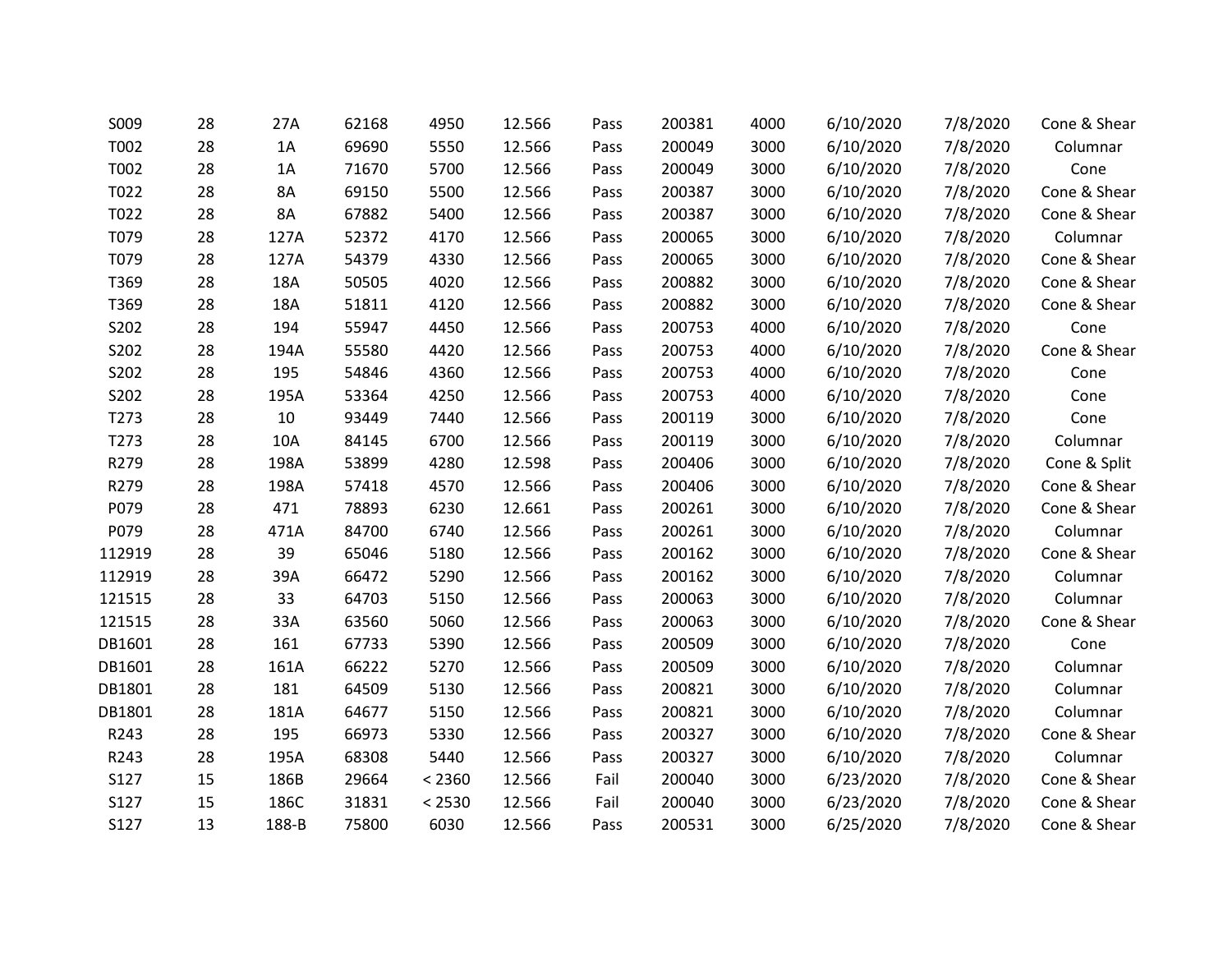| S127        | 13 | 188-C | 72108  | 5740 | 12.566 | Pass | 200531   | 3000 | 6/25/2020 | 7/8/2020 | Cone         |
|-------------|----|-------|--------|------|--------|------|----------|------|-----------|----------|--------------|
| S127        | 13 | 189-B | 58894  | 4690 | 12.566 | Pass | 200531   | 3000 | 6/25/2020 | 7/8/2020 | Columnar     |
| S127        | 13 | 189-C | 68777  | 5470 | 12.566 | Pass | 200531   | 3000 | 6/25/2020 | 7/8/2020 | Cone         |
| S127        | 9  | 190-B | 53878  | 4290 | 12.566 | Pass | 200040   | 3000 | 6/29/2020 | 7/8/2020 | Cone & Shear |
| S127        | 9  | 190-C | 56033  | 4460 | 12.566 | Pass | 200040   | 3000 | 6/29/2020 | 7/8/2020 | Columnar     |
| S127        | 8  | 191-B | 60178  | 4790 | 12.566 | Pass | 200327   | 3000 | 6/30/2020 | 7/8/2020 | Cone & Shear |
| S127        | 8  | 191-C | 59116  | 4700 | 12.566 | Pass | 200327   | 3000 | 6/30/2020 | 7/8/2020 | Cone & Shear |
| T284        | 28 | 9     | 109643 | 8710 | 12.592 | Pass | 200846   | 4000 | 6/11/2020 | 7/9/2020 | Cone         |
| T284        | 28 | 9A    | 121792 | 9690 | 12.566 | Pass | 200846   | 4000 | 6/11/2020 | 7/9/2020 | Cone         |
| T925        | 28 | 8     | 69792  | 5550 | 12.566 | Pass | 200149   | 3000 | 6/11/2020 | 7/9/2020 | Cone & Shear |
| T925        | 28 | 8A    | 71246  | 5670 | 12.566 | Pass | 200149   | 3000 | 6/11/2020 | 7/9/2020 | Cone         |
| <b>S338</b> | 28 | 754   | 64183  | 5090 | 12.604 | Pass | 200661   | 3000 | 6/11/2020 | 7/9/2020 | Cone & Shear |
| <b>S338</b> | 28 | 754A  | 64062  | 5100 | 12.566 | Pass | 200661   | 3000 | 6/11/2020 | 7/9/2020 | Cone & Split |
| T388        | 28 | 4     | 66111  | 5260 | 12.579 | Pass | 200661   | 3000 | 6/11/2020 | 7/9/2020 | Cone & Shear |
| T388        | 28 | 4A    | 66805  | 5320 | 12.566 | Pass | 200661   | 3000 | 6/11/2020 | 7/9/2020 | Cone & Shear |
| S060        | 28 | 587   | 64832  | 5160 | 12.566 | Pass | 200196   | 3000 | 6/11/2020 | 7/9/2020 | Columnar     |
| S060        | 28 | 587A  | 63150  | 5030 | 12.566 | Pass | 200196   | 3000 | 6/11/2020 | 7/9/2020 | Cone & Shear |
| P230        | 28 | 1807  | 73028  | 5810 | 12.566 | Pass | 200154   | 3000 | 6/11/2020 | 7/9/2020 | Cone         |
| P230        | 28 | 1807A | 64210  | 5110 | 12.566 | Pass | 200154   | 3000 | 6/11/2020 | 7/9/2020 | Cone & Shear |
| P230        | 28 | 1808  | 64391  | 5120 | 12.566 | Pass | 200155   | 4000 | 6/11/2020 | 7/9/2020 | Cone & Shear |
| P230        | 28 | 1808A | 65490  | 5210 | 12.566 | Pass | 200155   | 4000 | 6/11/2020 | 7/9/2020 | Cone         |
| Q921        | 28 | 641   | 40909  | 3260 | 12.566 | Pass | 200186   | 3000 | 6/11/2020 | 7/9/2020 | Cone & Shear |
| Q921        | 28 | 641A  | 38780  | 3090 | 12.566 | Pass | 200186   | 3000 | 6/11/2020 | 7/9/2020 | Cone & Shear |
| R243        | 28 | 196   | 62965  | 5010 | 12.566 | Pass | 200327   | 3000 | 6/11/2020 | 7/9/2020 | Cone & Shear |
| R243        | 28 | 196A  | 76640  | 6100 | 12.566 | Pass | 200327   | 3000 | 6/11/2020 | 7/9/2020 | Cone & Shear |
| S127        | 28 | 178   | 97545  | 7760 | 12.566 | Pass | 200040   | 3000 | 6/11/2020 | 7/9/2020 | Cone         |
| S127        | 28 | 178A  | 95150  | 7570 | 12.566 | Pass | 200040   | 3000 | 6/11/2020 | 7/9/2020 | Cone & Shear |
| S298        | 28 | 101   | 42688  | 3400 | 12.566 | Pass | 200186   | 3000 | 6/11/2020 | 7/9/2020 | Cone & Shear |
| S298        | 28 | 101A  | 44292  | 3520 | 12.566 | Pass | 200186   | 3000 | 6/11/2020 | 7/9/2020 | Cone & Shear |
| U014        | 28 | 17    | 53537  | 4260 | 12.566 | Pass | 200825   | 3000 | 6/11/2020 | 7/9/2020 | Cone & Shear |
| U014        | 28 | 17A   | 55401  | 4410 | 12.566 | Pass | 200825   | 3000 | 6/11/2020 | 7/9/2020 | Cone & Shear |
| 125186      | 28 | 11A   | 55149  | 4430 | 12.441 | Pass | 200065-7 | 3000 | 6/11/2020 | 7/9/2020 | Cone & Shear |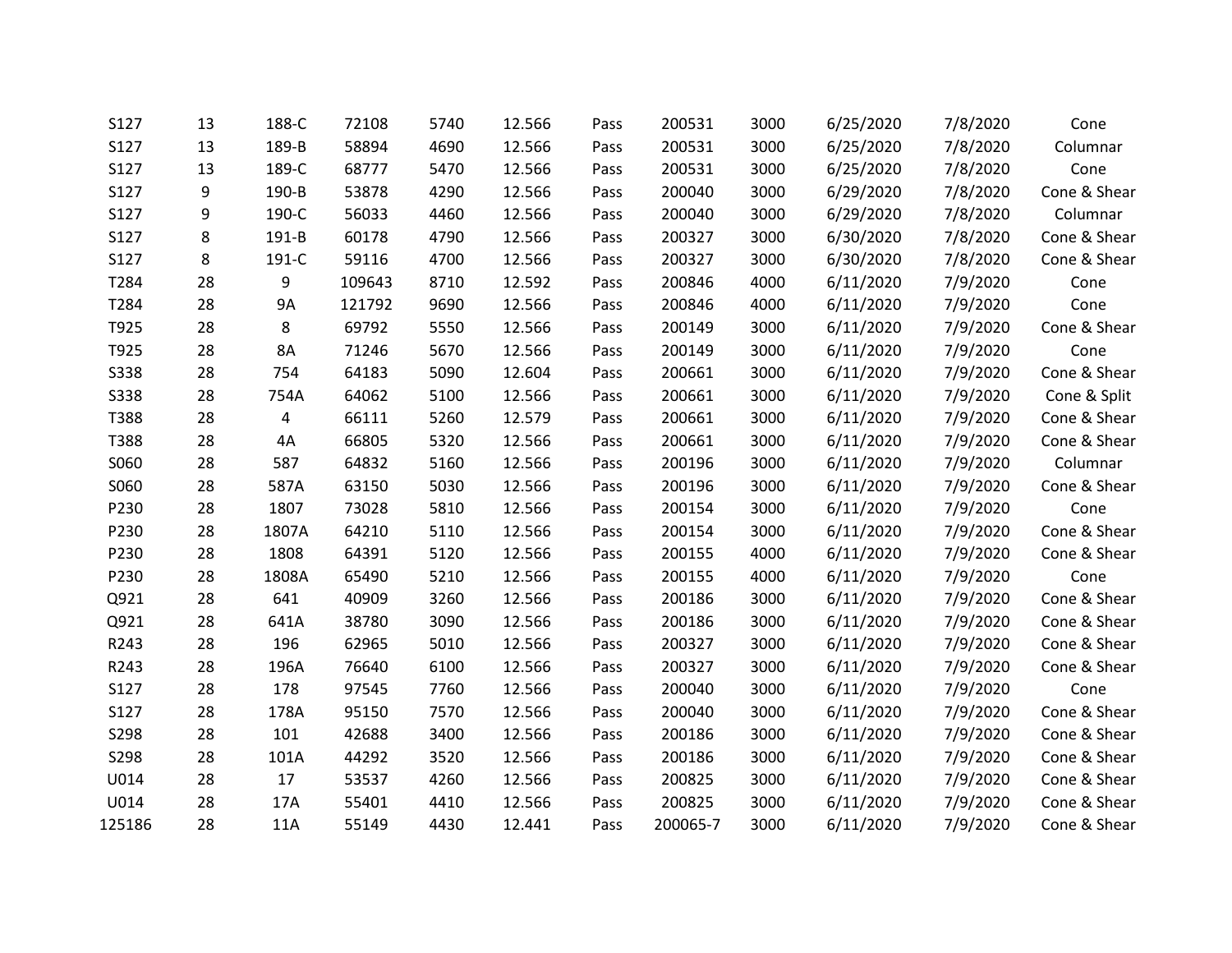| 125186 | 28 | 11A          | 55431  | 4410 | 12.566 | Pass | 200065-7       | 3000 | 6/11/2020 | 7/9/2020 | Cone & Shear |
|--------|----|--------------|--------|------|--------|------|----------------|------|-----------|----------|--------------|
| Q029   | 28 | 517A         | 54833  | 4360 | 12.566 | Pass | 200768         | 3000 | 6/11/2020 | 7/9/2020 | Cone & Shear |
| Q029   | 28 | 517A         | 54770  | 4360 | 12.566 | Pass | 200768         | 3000 | 6/11/2020 | 7/9/2020 | Cone & Shear |
| T014   | 28 | 52A          | 96926  | 7710 | 12.566 | Pass | 200360         | 4500 | 6/11/2020 | 7/9/2020 | Cone         |
| T014   | 28 | 52A          | 99779  | 7940 | 12.566 | Pass | 200360         | 4500 | 6/11/2020 | 7/9/2020 | Cone         |
| T079   | 28 | 128A         | 59004  | 4700 | 12.566 | Pass | 200065         | 3000 | 6/11/2020 | 7/9/2020 | Cone & Shear |
| T079   | 28 | 128A         | 60556  | 4820 | 12.566 | Pass | 200065         | 3000 | 6/11/2020 | 7/9/2020 | Cone & Shear |
| T369   | 28 | 19A          | 59901  | 4770 | 12.566 | Pass | 200882         | 3000 | 6/11/2020 | 7/9/2020 | Cone & Shear |
| T369   | 28 | 19A          | 59315  | 4720 | 12.566 | Pass | 200882         | 3000 | 6/11/2020 | 7/9/2020 | Cone & Shear |
| U086   | 28 | 6A           | 90349  | 7190 | 12.566 | Pass | <b>BAG MIX</b> | 3000 | 6/11/2020 | 7/9/2020 | Cone         |
| U086   | 28 | 6A           | 90200  | 7180 | 12.566 | Pass | <b>BAG MIX</b> | 3000 | 6/11/2020 | 7/9/2020 | Cone         |
| S202   | 28 | 196          | 69303  | 5510 | 12.566 | Pass | 200150         | 3000 | 6/11/2020 | 7/9/2020 | Cone & Shear |
| S202   | 28 | 196A         | 69488  | 5530 | 12.566 | Pass | 200150         | 3000 | 6/11/2020 | 7/9/2020 | Columnar     |
| S202   | 28 | 197          | 77103  | 6140 | 12.566 | Pass | 200147         | 3000 | 6/11/2020 | 7/9/2020 | Cone & Split |
| S202   | 28 | 197A         | 74818  | 5950 | 12.566 | Pass | 200147         | 3000 | 6/11/2020 | 7/9/2020 | Cone & Shear |
| S202   | 28 | 198          | 55612  | 4430 | 12.566 | Pass | 200150         | 3000 | 6/11/2020 | 7/9/2020 | Cone & Shear |
| S202   | 28 | 198A         | 53524  | 4260 | 12.566 | Pass | 200150         | 3000 | 6/11/2020 | 7/9/2020 | Cone & Shear |
| P079   | 28 | 472          | 73494  | 5850 | 12.566 | Pass | 200261         | 3000 | 6/11/2020 | 7/9/2020 | Columnar     |
| P079   | 28 | 472A         | 77332  | 6150 | 12.566 | Pass | 200261         | 3000 | 6/11/2020 | 7/9/2020 | Cone & Shear |
| P079   | 28 | 472B         | 130664 | 4600 | 28.416 | Pass | 200261         | 3000 | 6/11/2020 | 7/9/2020 | Cone         |
| P079   | 28 | 472C         | 152460 | 5390 | 28.274 | Pass | 200261         | 3000 | 6/11/2020 | 7/9/2020 | Cone         |
| 112919 | 28 | 40           | 67787  | 5390 | 12.566 | Pass | 200162         | 3000 | 6/11/2020 | 7/9/2020 | Columnar     |
| 112919 | 28 | 40A          | 66338  | 5280 | 12.566 | Pass | 200162         | 3000 | 6/11/2020 | 7/9/2020 | Cone         |
| CMGC03 | 28 | 5            | 56401  | 4440 | 12.692 | Pass | 200084         | 3000 | 6/11/2020 | 7/9/2020 | Columnar     |
| CMGC03 | 28 | 5A           | 73178  | 5820 | 12.566 | Pass | 200084         | 3000 | 6/11/2020 | 7/9/2020 | Columnar     |
| T334   | 28 | $101-1$      | 86346  | 6870 | 12.566 | Pass | 200725         | 3000 | 6/11/2020 | 7/9/2020 | Cone & Shear |
| T334   | 28 | $101-2$      | 87514  | 6960 | 12.566 | Pass | 200725         | 3000 | 6/11/2020 | 7/9/2020 | Cone & Shear |
| T336   | 28 | 32           | 54602  | 4350 | 12.566 | Pass | 200824         | 3000 | 6/11/2020 | 7/9/2020 | Cone & Shear |
| T336   | 28 | 32A          | 59865  | 4760 | 12.566 | Pass | 200824         | 3000 | 6/11/2020 | 7/9/2020 | Cone & Shear |
| U016   | 28 | 1            | 58959  | 4720 | 12.504 | Pass | 200614         | 3000 | 6/11/2020 | 7/9/2020 | Columnar     |
| U016   | 28 | 1A           | 59345  | 4750 | 12.504 | Pass | 200614         | 3000 | 6/11/2020 | 7/9/2020 | Columnar     |
| 121512 | 28 | $\mathbf{1}$ | 61529  | 4900 | 12.566 | Pass | 200896         | 4000 | 6/11/2020 | 7/9/2020 | Columnar     |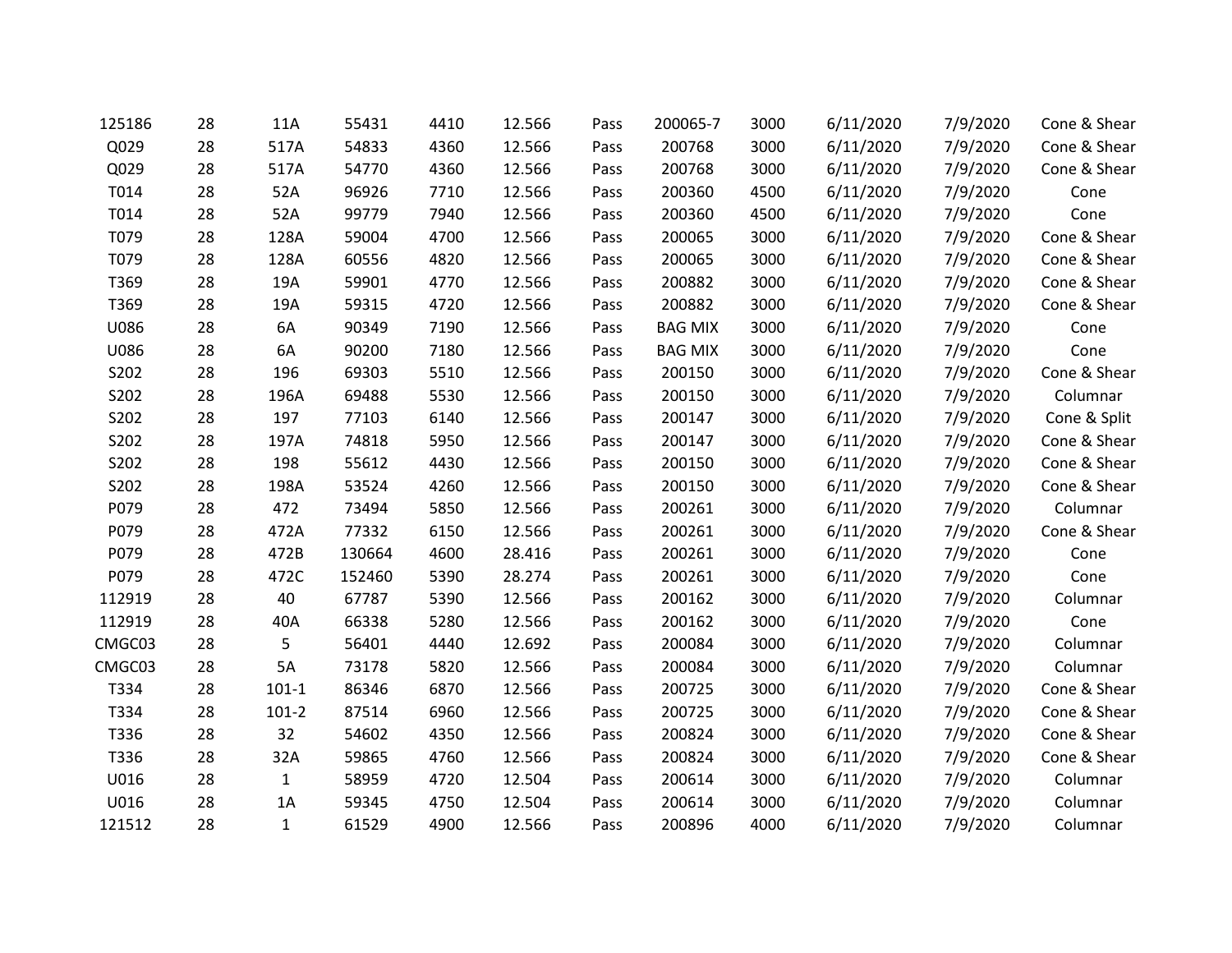| 121512      | 28 | 1A    | 64712 | 5150 | 12.566 | Pass | 200896         | 4000 | 6/11/2020 | 7/9/2020  | Cone & Shear  |
|-------------|----|-------|-------|------|--------|------|----------------|------|-----------|-----------|---------------|
| 123745      | 28 | 3     | 63210 | 5030 | 12.566 | Pass | 200063         | 3000 | 6/11/2020 | 7/9/2020  | Cone & Shear  |
| 123745      | 28 | 3A    | 78532 | 6250 | 12.566 | Pass | 200063         | 3000 | 6/11/2020 | 7/9/2020  | Cone & Shear  |
| S272        | 28 | 40    | 63713 | 5070 | 12.566 | Pass | 200058         | 3000 | 6/11/2020 | 7/9/2020  | Columnar      |
| S272        | 28 | 40A   | 69122 | 5500 | 12.566 | Pass | 200058         | 3000 | 6/11/2020 | 7/9/2020  | Cone & Shear  |
| T023        | 28 | 10A   | 68512 | 5450 | 12.566 | Pass | 200058         | 3000 | 6/11/2020 | 7/9/2020  | Columnar      |
| T023        | 28 | 10A   | 67533 | 5370 | 12.566 | Pass | 200058         | 3000 | 6/11/2020 | 7/9/2020  | Cone & Shear  |
| T229        | 28 | 33    | 54352 | 4330 | 12.566 | Pass | <b>BAG MIX</b> | 3000 | 6/11/2020 | 7/9/2020  | Columnar      |
| T229        | 28 | 33A   | 69684 | 5550 | 12.566 | Pass | <b>BAG MIX</b> | 3000 | 6/11/2020 | 7/9/2020  | Columnar      |
| DB1801      | 28 | 182   | 64215 | 5110 | 12.566 | Pass | 200392         | 3000 | 6/11/2020 | 7/9/2020  | Cone & Shear  |
| DB1801      | 28 | 182A  | 61949 | 4930 | 12.566 | Pass | 200392         | 3000 | 6/11/2020 | 7/9/2020  | Cone & Split  |
| DB1801      | 28 | 183   | 66364 | 5280 | 12.566 | Pass | 200821         | 3000 | 6/11/2020 | 7/9/2020  | Cone & Shear  |
| DB1801      | 28 | 183A  | 65839 | 5240 | 12.566 | Pass | 200821         | 3000 | 6/11/2020 | 7/9/2020  | Cone & Shear  |
| DB1801      | 28 | 184   | 86989 | 6920 | 12.566 | Pass | 200170         | 3000 | 6/11/2020 | 7/9/2020  | Columnar      |
| DB1801      | 28 | 184A  | 82508 | 6570 | 12.566 | Pass | 200170         | 3000 | 6/11/2020 | 7/9/2020  | Cone & Shear  |
| R243        | 28 | 197   | 69258 | 5510 | 12.566 | Pass | 200327         | 3000 | 6/11/2020 | 7/9/2020  | Cone & Shear  |
| R243        | 28 | 197A  | 71605 | 5700 | 12.566 | Pass | 200327         | 3000 | 6/11/2020 | 7/9/2020  | Cone & Shear  |
| R273        | 8  | 182B  | 53732 | 4280 | 12.566 | Pass | 200256         | 3000 | 7/1/2020  | 7/9/2020  | Columnar      |
| R274        | 20 | 27D   | 43355 | 3450 | 12.566 | Pass | 200189         | 3000 | 6/19/2020 | 7/9/2020  | Cone & Shear  |
| R274        | 15 | 28D   | 45375 | 3610 | 12.566 | Pass | 200189         | 3000 | 6/24/2020 | 7/9/2020  | Cone & Split  |
| <b>S338</b> | 28 | 755   | 53395 | 4250 | 12.566 | Pass | 200661         | 3000 | 6/12/2020 | 7/10/2020 | <none></none> |
| <b>S338</b> | 28 | 755A  | 50382 | 4010 | 12.566 | Pass | 200661         | 3000 | 6/12/2020 | 7/10/2020 | Cone & Shear  |
| S060        | 28 | 588   | 75091 | 5980 | 12.566 | Pass | 200196         | 3000 | 6/12/2020 | 7/10/2020 | Cone          |
| S060        | 28 | 588A  | 72366 | 5760 | 12.566 | Pass | 200196         | 3000 | 6/12/2020 | 7/10/2020 | Cone & Shear  |
| P230        | 28 | 1809  | 68614 | 5460 | 12.566 | Pass | 200154         | 3000 | 6/12/2020 | 7/10/2020 | Cone & Shear  |
| P230        | 28 | 1809A | 66903 | 5320 | 12.566 | Pass | 200154         | 3000 | 6/12/2020 | 7/10/2020 | Cone & Shear  |
| Q921        | 28 | 642   | 43075 | 3450 | 12.504 | Pass | 200186         | 3000 | 6/12/2020 | 7/10/2020 | Columnar      |
| Q921        | 28 | 642A  | 41525 | 3300 | 12.566 | Pass | 200186         | 3000 | 6/12/2020 | 7/10/2020 | Cone & Split  |
| S127        | 28 | 179   | 90485 | 7240 | 12.504 | Pass | 200040         | 3000 | 6/12/2020 | 7/10/2020 | Cone & Shear  |
| S127        | 28 | 179A  | 91111 | 7250 | 12.566 | Pass | 200040         | 3000 | 6/12/2020 | 7/10/2020 | Cone          |
| S298        | 28 | 102   | 39178 | 3100 | 12.629 | Pass | 200186         | 3000 | 6/12/2020 | 7/10/2020 | Cone & Shear  |
| S298        | 28 | 102A  | 41725 | 3320 | 12.566 | Pass | 200186         | 3000 | 6/12/2020 | 7/10/2020 | Columnar      |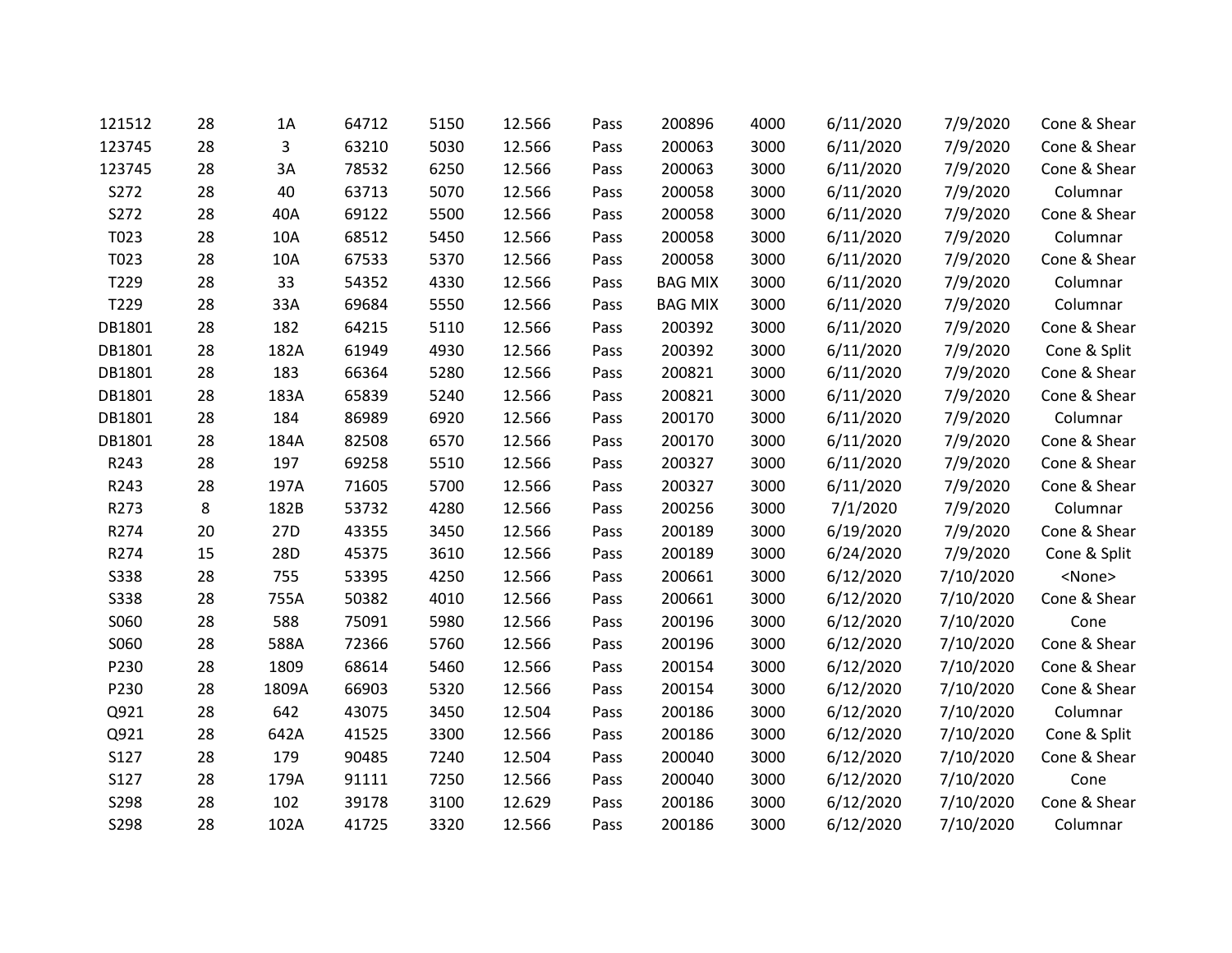| T930             | 28 | 22        | 46581  | 3710   | 12.566 | Pass | 200401 | 3000 | 6/12/2020 | 7/10/2020 | Columnar     |
|------------------|----|-----------|--------|--------|--------|------|--------|------|-----------|-----------|--------------|
| T930             | 28 | 22A       | 46849  | 3730   | 12.566 | Pass | 200401 | 3000 | 6/12/2020 | 7/10/2020 | Shear        |
| U014             | 28 | 18        | 48072  | 3830   | 12.566 | Pass | 200825 | 3000 | 6/12/2020 | 7/10/2020 | Cone & Shear |
| U014             | 28 | 18A       | 46515  | 3700   | 12.566 | Pass | 200825 | 3000 | 6/12/2020 | 7/10/2020 | Cone         |
| U014             | 28 | 19        | 48676  | < 3870 | 12.566 | Fail | 200827 | 4000 | 6/12/2020 | 7/10/2020 | Cone & Shear |
| U014             | 28 | 19A       | 48402  | < 3850 | 12.566 | Fail | 200827 | 4000 | 6/12/2020 | 7/10/2020 | Cone & Shear |
| T014             | 28 | 53A       | 76757  | 6110   | 12.566 | Pass | 200233 | 3000 | 6/12/2020 | 7/10/2020 | Cone & Shear |
| T014             | 28 | 53A       | 74978  | 5970   | 12.566 | Pass | 200233 | 3000 | 6/12/2020 | 7/10/2020 | Cone         |
| T022             | 28 | 9A        | 69802  | 5550   | 12.566 | Pass | 200387 | 3000 | 6/12/2020 | 7/10/2020 | Cone & Shear |
| T022             | 28 | <b>9A</b> | 71280  | 5670   | 12.566 | Pass | 200387 | 3000 | 6/12/2020 | 7/10/2020 | Cone & Shear |
| T350             | 28 | 35A       | 75868  | 6040   | 12.566 | Pass | 200320 | 3000 | 6/12/2020 | 7/10/2020 | Cone         |
| T350             | 28 | 35A       | 75873  | 6040   | 12.566 | Pass | 200320 | 3000 | 6/12/2020 | 7/10/2020 | Cone & Shear |
| T369             | 28 | 20A       | 73728  | 5870   | 12.566 | Pass | 200882 | 3000 | 6/12/2020 | 7/10/2020 | Columnar     |
| T369             | 28 | 20A       | 72826  | 5800   | 12.566 | Pass | 200882 | 3000 | 6/12/2020 | 7/10/2020 | Cone & Shear |
| S202             | 28 | 199       | 58626  | 4670   | 12.566 | Pass | 200150 | 3000 | 6/12/2020 | 7/10/2020 | Cone & Shear |
| S202             | 28 | 199A      | 53332  | 4240   | 12.566 | Pass | 200150 | 3000 | 6/12/2020 | 7/10/2020 | Cone & Shear |
| T273             | 28 | 11        | 82199  | 6540   | 12.566 | Pass | 200119 | 3000 | 6/12/2020 | 7/10/2020 | Columnar     |
| T <sub>273</sub> | 28 | 11A       | 80919  | 6440   | 12.566 | Pass | 200119 | 3000 | 6/12/2020 | 7/10/2020 | Cone         |
| DB1701           | 28 | 1457A     | 76716  | 6100   | 12.566 | Pass | 200123 | 3000 | 6/12/2020 | 7/10/2020 | Cone         |
| DB1701           | 28 | 1457B     | 78427  | 6240   | 12.566 | Pass | 200123 | 3000 | 6/12/2020 | 7/10/2020 | Cone         |
| S060             | 28 | 100       | 48106  | < 3830 | 12.566 | Fail | 200199 | 4000 | 6/12/2020 | 7/10/2020 | Cone & Shear |
| S060             | 28 | 100A      | 75035  | 5970   | 12.566 | Pass | 200199 | 4000 | 6/12/2020 | 7/10/2020 | Cone         |
| P079             | 28 | 473       | 67890  | 5400   | 12.566 | Pass | 200261 | 3000 | 6/12/2020 | 7/10/2020 | Cone & Shear |
| P079             | 28 | 473A      | 65678  | 5230   | 12.566 | Pass | 200261 | 3000 | 6/12/2020 | 7/10/2020 | Cone & Shear |
| P079             | 28 | 473B      | 138031 | 4900   | 28.18  | Pass | 200261 | 3000 | 6/12/2020 | 7/10/2020 | Cone & Split |
| P079             | 28 | 473C      | 80080  | < 2830 | 28.274 | Fail | 200261 | 3000 | 6/12/2020 | 7/10/2020 | Cone & Split |
| P079             | 28 | 474       | 142855 | 5050   | 28.274 | Pass | 200261 | 3000 | 6/12/2020 | 7/10/2020 | Cone & Shear |
| P079             | 28 | 474A      | 126888 | 4490   | 28.274 | Pass | 200261 | 3000 | 6/12/2020 | 7/10/2020 | Cone & Shear |
| 112919           | 28 | 41        | 50930  | 4010   | 12.692 | Pass | 200162 | 3000 | 6/12/2020 | 7/10/2020 | Shear        |
| 112919           | 28 | 41A       | 49790  | 3960   | 12.566 | Pass | 200162 | 3000 | 6/12/2020 | 7/10/2020 | Cone & Shear |
| 160132           | 28 | 29        | 59544  | 4810   | 12.379 | Pass | 200275 | 3000 | 6/12/2020 | 7/10/2020 | Cone & Shear |
| 160132           | 28 | 29A       | 43342  | 3450   | 12.566 | Pass | 200275 | 3000 | 6/12/2020 | 7/10/2020 | Cone & Shear |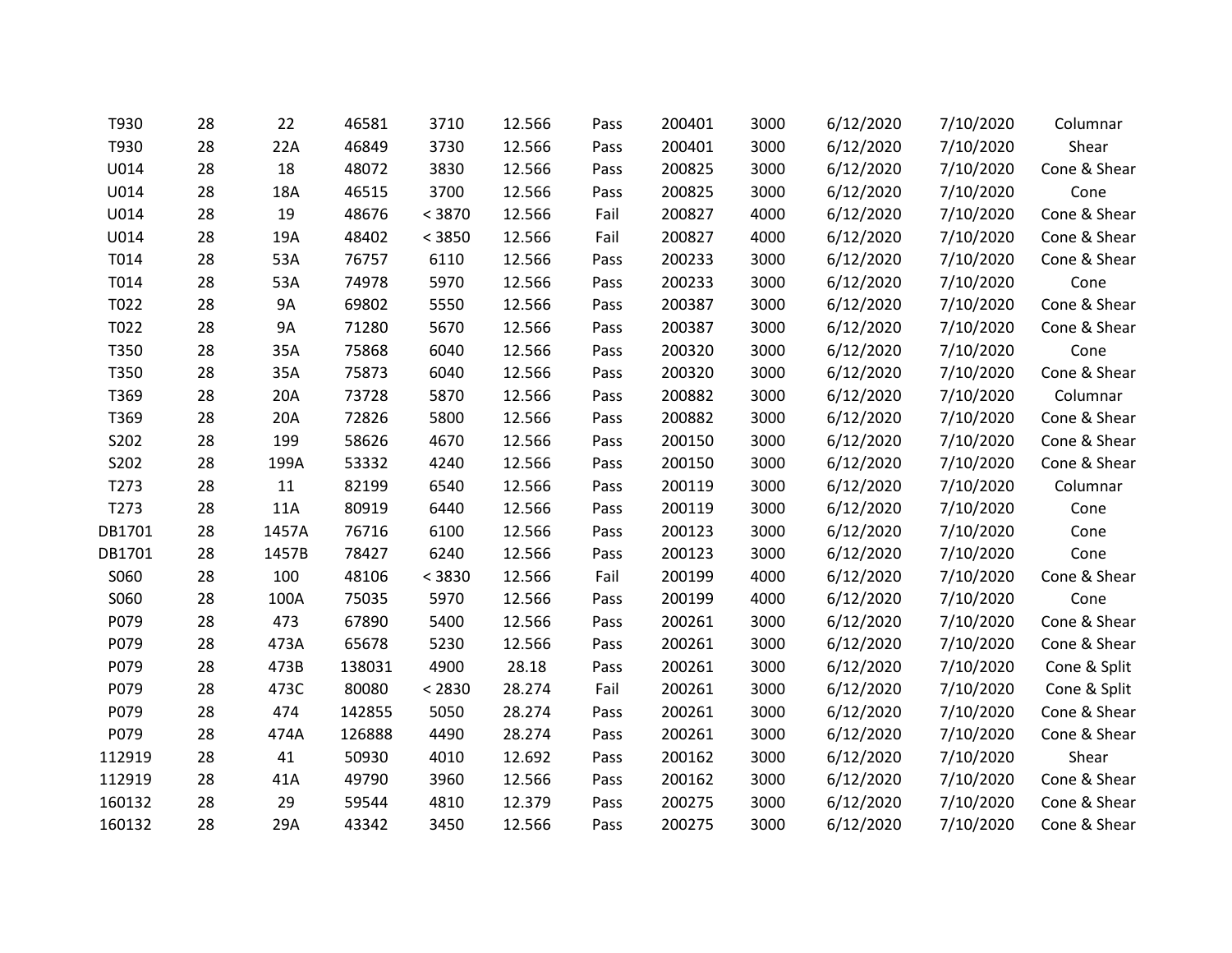| CMGC03     | 28  | 6               | 65800  | 5240  | 12.566 | Pass | 200084 | 3000     | 6/12/2020                                                                                       | 7/10/2020 | Columnar                |
|------------|-----|-----------------|--------|-------|--------|------|--------|----------|-------------------------------------------------------------------------------------------------|-----------|-------------------------|
| CMGC03     | 28  | 6A              | 69863  | 5560  | 12.566 | Pass | 200084 | 3000     | 6/12/2020                                                                                       | 7/10/2020 | Columnar                |
| T336       | 28  | 33              | 56107  | 4460  | 12.566 | Pass | 200824 | 3000     | 6/12/2020                                                                                       | 7/10/2020 | Cone & Shear            |
| T336       | 28  | 33A             | 54827  | 4360  | 12.566 | Pass | 200824 | 3000     | 6/12/2020                                                                                       | 7/10/2020 | Cone                    |
| 121512     | 28  | $\overline{2}$  | 65702  | 5230  | 12.566 | Pass | 200896 | 4000     | 6/12/2020                                                                                       | 7/10/2020 | Cone                    |
| 121512     | 28  | 2A              | 66333  | 5280  | 12.566 | Pass | 200896 | 4000     | 6/12/2020                                                                                       | 7/10/2020 | Columnar                |
| 125186     | 28  | 12              | 48780  | 3880  | 12.566 | Pass | 200065 | 3000     | 6/12/2020                                                                                       | 7/10/2020 | Columnar                |
| 125186     | 28  | 12A             | 50051  | 3980  | 12.566 | Pass | 200065 | 3000     | 6/12/2020                                                                                       | 7/10/2020 | Columnar                |
| DB1801     | 28  | 185             | 166177 | 5880  | 28.274 | Pass | 200613 | 3000     | 6/12/2020                                                                                       | 7/10/2020 | Cone                    |
| DB1801     | 28  | 185A            | 152392 | 5390  | 28.274 | Pass | 200613 | 3000     | 6/12/2020                                                                                       | 7/10/2020 | Cone                    |
|            |     |                 |        |       |        |      |        |          | The Following Cylinders Not Were Broken At The HQ Lab But Rather A Regional Lab Due To Covid-19 |           |                         |
| Contract   | Age | Cylinder        | LBF    | PSI   | Area   | P/F  | Design | Required | Made                                                                                            | Tested    | Fracture                |
| <b>CPI</b> | 28  | 23L             | 150647 | 11990 | 12.57  | Pass | 200372 | 9000     | 6/5/2020                                                                                        | 7/3/2020  | <b>CONE &amp; SPLIT</b> |
| <b>CPI</b> | 28  | 23L             | 132115 | 10510 | 12.57  | Pass | 200372 | 9000     | 6/5/2020                                                                                        | 7/3/2020  | <b>SHEAR</b>            |
| <b>CPI</b> | 28  | 23M             | 149749 | 11920 | 12.57  | Pass | 200372 | 9000     | 6/5/2020                                                                                        | 7/3/2020  | <b>SHEAR</b>            |
| <b>CPI</b> | 28  | 23M             | 146195 | 11630 | 12.57  | Pass | 200372 | 9000     | 6/5/2020                                                                                        | 7/3/2020  | <b>SHEAR</b>            |
| <b>CPI</b> | 28  | 23D             | 135995 | 10800 | 12.6   | Pass | 200372 | 9000     | 6/5/2020                                                                                        | 7/3/2020  | SHEAR                   |
| <b>CPI</b> | 28  | 23D             | 135483 | 10730 | 12.63  | Pass | 200372 | 9000     | 6/5/2020                                                                                        | 7/3/2020  | COLUMNAR                |
| <b>CPI</b> | 28  | 40M             | 131658 | 10450 | 12.57  | Pass | 200372 | 9000     | 6/6/2020                                                                                        | 7/6/2020  |                         |
| <b>CPI</b> | 28  | 40M             | 154881 | 12330 | 12.57  | Pass | 200372 | 9000     | 6/6/2020                                                                                        | 7/6/2020  |                         |
| <b>CPI</b> | 28  | 40L             | 153634 | 12230 | 12.57  | Pass | 200372 | 9000     | 6/6/2020                                                                                        | 7/6/2020  |                         |
| <b>CPI</b> | 28  | 40L             | 149055 | 11860 | 12.57  | Pass | 200372 | 9000     | 6/6/2020                                                                                        | 7/6/2020  |                         |
| <b>CPI</b> | 28  | 41D             | 143295 | 11400 | 12.57  | Pass | 200372 | 9000     | 6/8/2020                                                                                        | 7/6/2020  |                         |
| <b>CPI</b> | 28  | 41D             | 151708 | 12070 | 12.57  | Pass | 200372 | 9000     | 6/8/2020                                                                                        | 7/6/2020  |                         |
| <b>CPI</b> | 28  | 10 <sub>D</sub> | 95032  | 7560  | 12.57  | Pass | 200370 | 5000     | 6/11/2020                                                                                       | 7/6/2020  |                         |
| <b>CPI</b> | 28  | 10 <sub>D</sub> | 90581  | 7200  | 12.57  | Pass | 200370 | 5000     | 6/11/2020                                                                                       | 7/6/2020  |                         |
| <b>CPI</b> | 28  | <b>10L</b>      | 98307  | 7820  | 12.57  | Pass | 200370 | 5000     | 6/11/2020                                                                                       | 7/6/2020  |                         |
| <b>CPI</b> | 28  | 10L             | 93908  | 7470  | 12.57  | Pass | 200370 | 5000     | 6/11/2020                                                                                       | 7/6/2020  |                         |
| <b>CPI</b> | 3   | 50L             | 106088 | 8442  | 12.57  | Pass | 20372  | 5000     | 6/29/2020                                                                                       | 7/2/2020  |                         |
| <b>CPI</b> | 3   | 50L             | 107956 | 8574  | 12.57  | Pass | 200372 | 5000     | 6/29/2020                                                                                       | 7/2/2020  |                         |
| <b>CPI</b> | 3   | 50 <sub>D</sub> | 110365 | 8783  | 12.57  | Pass | 200372 | 5000     | 6/29/2020                                                                                       | 7/2/2020  |                         |
| <b>CPI</b> | 3   | 50 <sub>D</sub> | 104984 | 8354  | 12.57  | Pass | 200372 | 5000     | 6/29/2020                                                                                       | 7/2/2020  |                         |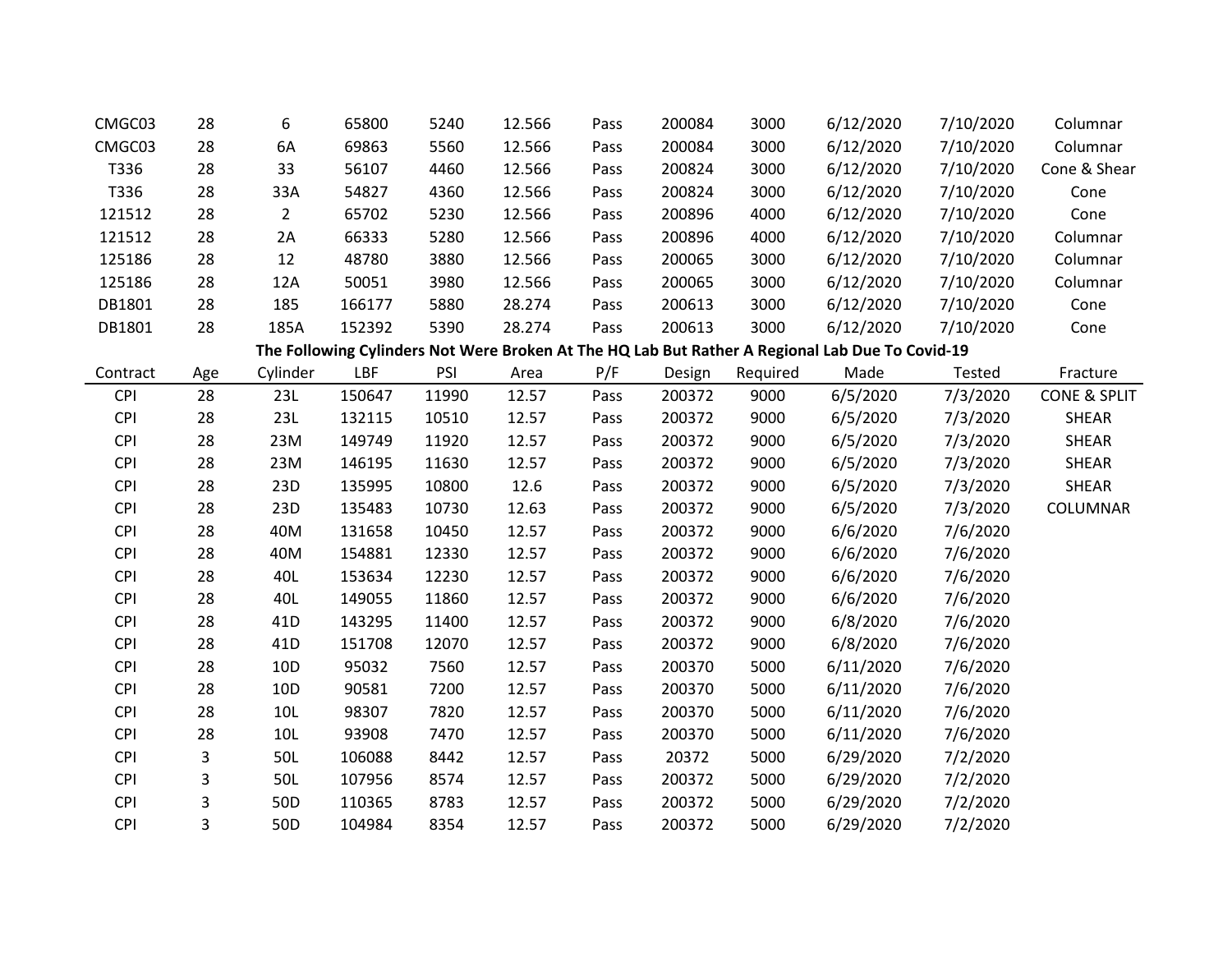| <b>CPI</b> | 6  | 49L             | 113145 | 9004  | 12.57 | Pass | 200372 | 5000 | 6/26/2020 | 7/2/2020 |                         |
|------------|----|-----------------|--------|-------|-------|------|--------|------|-----------|----------|-------------------------|
| <b>CPI</b> | 6  | 49L             | 123787 | 9851  | 12.57 | Pass | 200372 | 5000 | 6/26/2020 | 7/2/2020 |                         |
| <b>CPI</b> | 28 | 49D             | 112879 | 8983  | 12.57 | Pass | 200372 | 5000 | 6/26/2020 | 7/2/2020 |                         |
| <b>CPI</b> | 28 | 49D             | 112043 | 8916  | 12.57 | Pass | 200372 | 5000 | 6/26/2020 | 7/2/2020 |                         |
| <b>CPI</b> | 28 | 39D             | 134588 | 6710  | 12.57 | Pass | 200372 | 8000 | 6/4/2020  | 7/2/2020 |                         |
| <b>CPI</b> | 28 | 39D             | 118933 | 9464  | 12.57 | Pass | 200372 | 8000 | 6/4/2020  | 7/2/2020 |                         |
| <b>CPI</b> | 16 | 58M             | 136931 | 10897 | 12.57 | Pass | 200372 | 9000 | 6/20/2020 | 7/6/2020 |                         |
| <b>CPI</b> | 16 | 58M             | 135413 | 10736 | 12.57 | Pass | 200372 | 9000 | 6/20/2020 | 7/6/2020 |                         |
| <b>CPI</b> | 14 | 59D             | 124394 | 9892  | 12.57 | Pass | 200372 | 9000 | 6/23/2020 | 7/6/2020 |                         |
| <b>CPI</b> | 14 | 59D             | 127283 | 10134 | 12.57 | Pass | 200372 | 9000 | 6/23/2020 | 7/6/2020 |                         |
| R252       | 28 | 137             | 77290  | 6151  | 12.57 | Pass | 200344 | 4000 | 6/3/2020  | 7/6/2020 |                         |
| R252       | 28 | 137A            | 70760  | 5631  | 12.57 | Pass | 200344 | 4000 | 6/3/2020  | 7/6/2020 |                         |
| R252       | 28 | 137D            | 49170  | 3912  | 12.57 | Fail | 200344 | 4000 | 6/3/2020  | 7/6/2020 |                         |
| R252       | 28 | 137E            | 53820  | 4283  | 12.57 | Pass | 200344 | 4000 | 6/3/2020  | 7/6/2020 |                         |
| R252       | 28 | 137H            | 56400  | 4488  | 12.57 | Pass | 200344 | 4000 | 6/3/2020  | 7/6/2020 |                         |
| R252       | 28 | 1371            | 55030  | 4379  | 12.57 | Pass | 200344 | 4000 | 6/3/2020  | 7/6/2020 |                         |
| R252       | 28 | 137L            | 59070  | 4701  | 12.57 | Pass | 200344 | 4000 | 6/3/2020  | 7/6/2020 |                         |
| R252       | 28 | 137M            | 58670  | 4669  | 12.57 | Pass | 200344 | 4000 | 6/3/2020  | 7/6/2020 |                         |
| <b>CPI</b> | 6  | 51L             | 114661 | 9120  | 12.57 | Pass | 200372 | 5000 | 7/1/2020  | 7/7/2020 |                         |
| <b>CPI</b> | 6  | 51L             | 115671 | 9210  | 12.57 | Pass | 200372 | 5000 | 7/1/2020  | 7/7/2020 |                         |
| <b>CPI</b> | 6  | 51 <sub>D</sub> | 114622 | 9120  | 12.57 | Pass | 200372 | 5000 | 7/1/2020  | 7/7/2020 |                         |
| <b>CPI</b> | 6  | 51D             | 130034 | 10350 | 12.57 | Pass | 200372 | 5000 | 7/1/2020  | 7/7/2020 |                         |
| R277       | 35 | 126             | 85659  | 6820  | 12.57 | Pass | 200293 | 3300 | 6/1/2020  | 7/6/2020 | CONE                    |
| R277       | 35 | 126A            | 84930  | 6760  | 12.57 | Pass | 200293 | 3300 | 6/1/2020  | 7/6/2020 | <b>SHEAR</b>            |
| R277       | 35 | 126F            | 87701  | 6980  | 12.57 | Pass | 200293 | 3300 | 6/1/2020  | 7/6/2020 | CONE                    |
| R277       | 35 | 126G            | 89832  | 7150  | 12.57 | Pass | 200293 | 3300 | 6/1/2020  | 7/6/2020 | <b>CONE &amp; SHEAR</b> |
| R277       | 34 | 127             | 68758  | 5470  | 12.57 | Pass | 200293 | 3300 | 6/2/2020  | 7/6/2020 | CONE                    |
| R277       | 34 | 127A            | 68263  | 5430  | 12.57 | Pass | 200293 | 3300 | 6/2/2020  | 7/6/2020 | <b>CONE &amp; SHEAR</b> |
| R277       | 34 | 127F            | 76464  | 6090  | 12.57 | Pass | 200293 | 3300 | 6/2/2020  | 7/6/2020 | <b>CONE</b>             |
| R277       | 34 | 127G            | 79800  | 6360  | 12.57 | Pass | 200293 | 3300 | 6/2/2020  | 7/6/2020 | COLUMNAR                |
| R272       | 28 | D259            | 72878  | 5800  | 12.57 | Pass | 200561 | 3000 | 6/5/2020  | 7/3/2020 |                         |
| R272       | 28 | D259A           | 75420  | 6000  | 12.57 | Pass | 200561 | 3000 | 6/5/2020  | 7/3/2020 |                         |